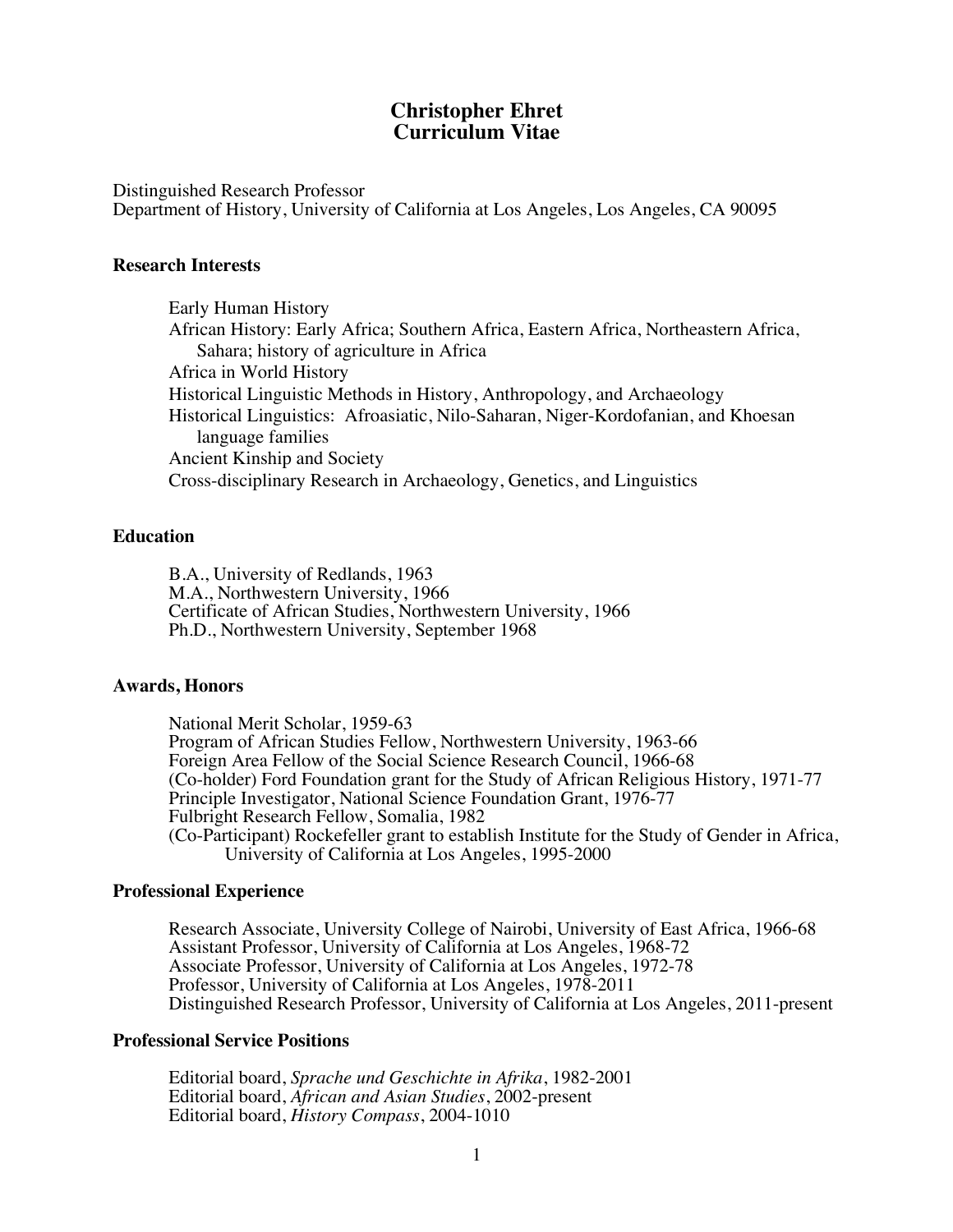# **Christopher Ehret**

# **Bibliography**

# **A. Published Works**

| 1.  | C. Ehret. "Abstracts in African Linguistics," International Journal of<br>American Linguistics 31 (1965): 166-169.                                                                                                                                  | <b>ABSTRACTS</b>                        |
|-----|-----------------------------------------------------------------------------------------------------------------------------------------------------------------------------------------------------------------------------------------------------|-----------------------------------------|
| 2.  | C. Ehret. "Cattle-Keeping and Milking in Eastern and Southern<br>African History: The Linguistic Evidence," Journal of African History<br>$8(1967): 1-17.$                                                                                          | <b>RESEARCH</b><br><b>ARTICLE</b>       |
| 3.  | C. Ehret. "Sheep and Central Sudanic Peoples in Southern Africa,"<br>Journal of African History 9 (1968): 213-221.                                                                                                                                  | <b>RESEARCH</b><br><b>ARTICLE</b>       |
| 4.  | C. Ehret. "Linguistics as a Tool for Historians," <i>Hadith</i> 1 (1968): 119-<br>133.                                                                                                                                                              | <b>RESEARCH</b><br><b>ARTICLE</b>       |
| 5.  | C. Ehret. "Cushites and the Highland and Plains Nilotes." In<br>B.A. Ogot and J. A. Kieran (ed.), Zamani: A Survey of East African<br>History, pp. 158-176. London, Nairobi: Longmans and East African<br>Publishing House, 1968.                   | <b>CHAPTER IN</b><br><b>EDITED BOOK</b> |
| 6.  | C. Ehret. Southern Nilotic History: Linguistic Approaches to the Study<br>of the Past. Evanston: Northwestern University Press, 1971.                                                                                                               | <b>BOOK</b>                             |
| 7.  | C. Ehret. "Language Evidence and Religious History." In T.O.<br>Ranger and I. N. Kimambo (ed.), The Historical Study of African<br>Religion, pp. 45-49. London, Berkeley: Heinemann and University of<br>California Press, 1972.                    | <b>RESEARCH</b><br><b>ARTICLE</b>       |
| 8.  | C. Ehret, M. Bink, T. Ginindza, E. Gottschalk, B. Hall, M. Hlatshwayo,<br>D. Johnson, and R. L. Pouwels. "Outlining Southern African History,<br>A Reconsideration, A.D. 100-1500," Ufahamu 3, 2 (1972): 9-27.                                      | <b>RESEARCH</b><br><b>ARTICLE</b>       |
| 9.  | C. Ehret. "Bantu Origins: Critique and Interpretation," Transafrican<br><i>Journal of History 2, 1 (1972): 1-9.</i>                                                                                                                                 | <b>RESEARCH</b><br><b>ARTICLE</b>       |
| 10. | C. Ehret. "Patterns of Bantu and Central Sudanic Settlement in Central<br>and Southern Africa," Transafrican Journal of History 3, 1/2 (1973): 1-<br>71.                                                                                            | <b>RESEARCH</b><br><b>ARTICLE</b>       |
| 11. | C. Ehret. Ethiopians and East Africans: The Problem of Contacts.<br>Nairobi: East African Publishing House, 1974.                                                                                                                                   | <b>BOOK</b>                             |
| 12. | C. Ehret. "Cushites and the Highland and Plains Nilotes to 1800." In<br>B. A. Ogot (ed.), Zamani: A Survey of East African History, second<br>edition, pp. 150-169. London, Nairobi: Longmans, 1974. (completely<br>rewritten version of A.5 above) | <b>CHAPTER IN</b><br><b>EDITED BOOK</b> |
| 13. | C. Ehret. "Agricultural History in Central and Southern Africa, ca.<br>1000 BC to AD 500," Transafrican Journal of History 4, 1/2 (1974): 1-<br>25.                                                                                                 | <b>RESEARCH</b><br><b>ARTICLE</b>       |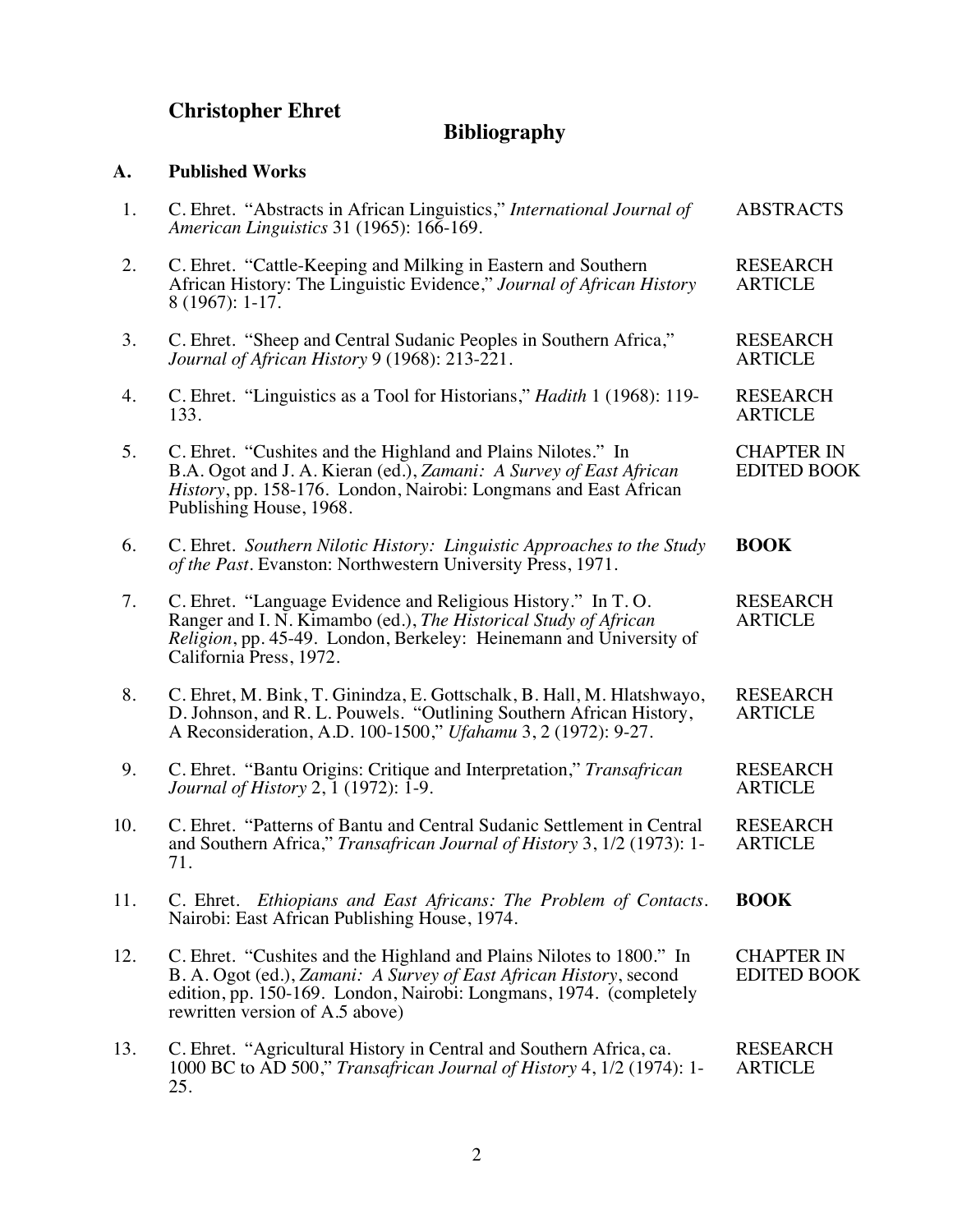| 14. | C. Ehret, T. Coffman, L. Fliegelman, A. Gold, M. Hubbard,<br>D. Johnson, and D. E. Saxon. "Some Thoughts on the Early History of<br>the Nile-Congo Watershed," Ufahamu 5, 2 $(1974)$ : 85-112.                                                | <b>RESEARCH</b><br><b>ARTICLE</b>       |
|-----|-----------------------------------------------------------------------------------------------------------------------------------------------------------------------------------------------------------------------------------------------|-----------------------------------------|
| 15. | C. Ehret. "The Nineteenth Century Roots of Economic Imperialism in<br>Kenya," Kenya Historical Review 2, 2 (1974): 279-283.                                                                                                                   | <b>RESEARCH</b><br><b>ARTICLE</b>       |
| 16. | E. A. Alpers and C. Ehret. "Eastern Africa." In Richard Grey (ed.),<br>Cambridge History of Africa, Vol. 4 (1600-1790), pp. 469-536.<br>Cambridge: Cambridge University Press, 1975.                                                          | <b>CHAPTER IN</b><br><b>EDITED BOOK</b> |
| 17. | C. Ehret. "Linguistic Evidence and its Correlation with Archaeology,"<br><i>World Archaeology</i> 8, 1 (1976): 5-18.                                                                                                                          | <b>RESEARCH</b><br><b>ARTICLE</b>       |
| 18. | C. Ehret. "Cushitic Prehistory." In M. L. Bender (ed.), The Non-<br>Semitic Languages of Ethiopia, pp. 85-96. East Lansing: Michigan<br>State University, 1976.                                                                               | <b>RESEARCH</b><br><b>ARTICLE</b>       |
| 19. | C. Ehret. "Aspects of Social and Economic Change in Western Kenya,<br>500-1800." In B. A. Ogot (ed.), <i>Kenya Before 1900</i> , pp. 1-20. Nairobi:<br>East African Publishing House, 1977.                                                   | <b>RESEARCH</b><br><b>ARTICLE</b>       |
| 20. | L. J. Wood and C. Ehret. "The Origins and Diffusions of the Market<br>Institution in East Africa," Journal of African Studies 5 (1978): 1-17.                                                                                                 | <b>RESEARCH</b><br><b>ARTICLE</b>       |
| 21. | C. Ehret. "On the Antiquity of Agriculture in Ethiopia," Journal of<br>African History 20 (1979): 161-177.                                                                                                                                    | <b>RESEARCH</b><br><b>ARTICLE</b>       |
| 22. | C. Ehret. "Omotic and the Subclassification of the Afroasiatic<br>Language Family." In R. Hess (ed.), Proceedings of the Fifth<br>International Conference on Ethiopian Studies, Part 2, pp. 51-62.<br>Chicago: University of Illinois, 1980. | <b>RESEARCH</b><br><b>ARTICLE</b>       |
| 23. | C. Ehret. "Historical Inference from Transformations in Cultural<br>Vocabularies," Sprache und Geschichte in Afrika 2 (1980): 189-218.                                                                                                        | <b>RESEARCH</b><br><b>ARTICLE</b>       |
| 24. | C. Ehret. "The Nilotic Languages." In E. Polome and C. P. Hill (ed.),<br>Language in Tanzania, pp. 68-78. London: International African<br>Institute, 1980.                                                                                   | <b>RESEARCH</b><br><b>ARTICLE</b>       |
| 25. | C. Ehret. The Historical Reconstruction of Southern Cushitic<br>Phonology and Vocabulary. Berlin: Reimer, 1980.                                                                                                                               | <b>BOOK</b>                             |
| 26. | C. Ehret. "Languages and Peoples." In J. Murray (ed.), Cultural Atlas<br>of Africa, pp. 24-30. Oxford, Amsterdam: Elsevier, 1981.                                                                                                             | <b>CHAPTER IN</b><br><b>EDITED BOOK</b> |
| 27. | C. Ehret. "The Classification of Kuliak." In T. Schadeberg and<br>M. L. Bender (ed.), <i>Nilo-Saharan</i> , pp. 269-289. Dordrecht: Foris<br>Publications, 1981.                                                                              | <b>RESEARCH</b><br><b>ARTICLE</b>       |
| 28. | C. Ehret and M. Kinsman. "Shona Dialect Classification and its<br>Implications for Iron Age History in Southern Africa," International<br>Journal of African Historical Studies 14, 3 (1981): pp. 401-443.                                    | <b>RESEARCH</b><br><b>ARTICLE</b>       |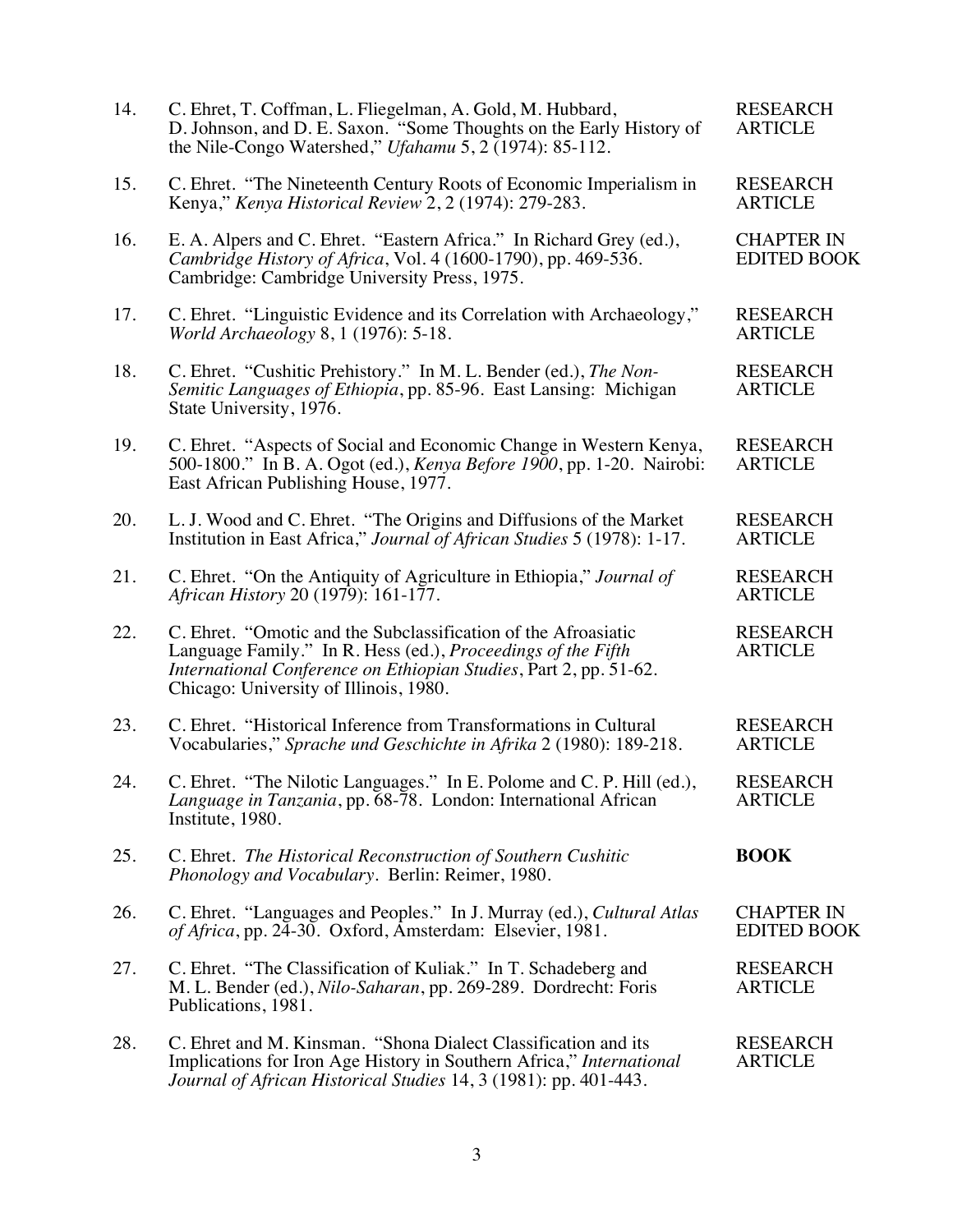| 29.  | C. Ehret and D. Nurse. "The Taita Cushites," Sprache und Geschichte<br>in Afrika 3 (1981): 125-168.                                                                                                                                                             | <b>RESEARCH</b><br><b>ARTICLE</b>       |
|------|-----------------------------------------------------------------------------------------------------------------------------------------------------------------------------------------------------------------------------------------------------------------|-----------------------------------------|
| 30.  | C. Ehret. "The Demographic Implications of Linguistic Change and<br>Language Shift." In C. Fyfe and D. McMaster (ed.), African Historical<br>Demography II, pp. 153-182. Edinburgh: University of Edinburgh,<br>Centre of African Studies, 1981.                | <b>RESEARCH</b><br><b>ARTICLE</b>       |
| 31.  | C. Ehret. "Revising Proto-Kuliak," Afrika und Ubersee 64 (1981): 81-<br>100.                                                                                                                                                                                    | <b>RESEARCH</b><br><b>ARTICLE</b>       |
| 32.  | C. Ehret and M. Posnansky (ed.). The Archaeological and Linguistic<br>Reconstruction of African History. Berkeley, Los Angeles: University<br>of California Press, 1982.                                                                                        | <b>EDITED BOOK</b>                      |
| 32a. | C. Ehret. "Northeastern Africa: Overview." In C. Ehret and<br>M. Posnansky (ed.), The Archaeological and Linguistic Reconstruction<br>of African History, pp. 7-10 (A32 preceding).                                                                             | <b>REVIEW</b><br><b>ARTICLE</b>         |
| 32b. | C. Ehret. "Equatorial Africa: Overview." In C. Ehret and Merrick<br>Posnansky (ed.), The Archaeological and Linguistic Reconstruction of<br>African History, pp. 55-56 (A32 preceding).                                                                         | <b>REVIEW</b><br><b>ARTICLE</b>         |
| 32c. | C. Ehret. "Eastern and Southern Africa: Overview." In C. Ehret and<br>M. Posnansky (ed.), The Archaeological and Linguistic Reconstruction<br>of African History, pp. 99-103 (A32 preceding).                                                                   | <b>REVIEW</b><br><b>ARTICLE</b>         |
| 33.  | C. Ehret. "Linguistic Inferences about Early Bantu History." In Ehret<br>and Posnansky (ed.), The Archaeological and Linguistic Reconstruction<br>of African History (A32 above, 1982), pp. 57-65.                                                              | <b>RESEARCH</b><br><b>ARTICLE</b>       |
| 34.  | C. Ehret. "The First Spread of Food Production to Southern Africa."<br>In Ehret and Posnansky (ed.), The Archaeological and Linguistic<br>Reconstruction of African History (A32 above, 1982), pp. 158-181.                                                     | <b>RESEARCH</b><br><b>ARTICLE</b>       |
| 35.  | C. Ehret. "Population Movement and Culture Contact in the Southern<br>Sudan, c. 3000 BC to AD 1000." In J. Mack and P. Robertshaw (ed.),<br>Culture History in the Southern Sudan, pp. 19-48. Memoire 8.<br>Nairobi: British Institute in Eastern Africa, 1983. | <b>RESEARCH</b><br><b>ARTICLE</b>       |
| 36.  | C. Ehret. "Nilotic and the Limits of Eastern Sudanic: Classificatory<br>and Historical Conclusions." In R. Vossen and M. Bechhaus-Gerst<br>(ed.), Nilotic Studies, Part 2, pp. 377-421. Berlin: Reimer, 1983.                                                   | <b>RESEARCH</b><br><b>ARTICLE</b>       |
| 37.  | C. Ehret. "Between the Coast and the Great Lakes." Chap. 19 in<br>D. T. Niane (ed.), Africa from the Twelfth to the Sixteenth Centuries,<br>Vol. 4, General History of Africa, pp. 481-497. UNESCO, University<br>of California Press, and Heinemann, 1984.     | <b>CHAPTER IN</b><br><b>EDITED BOOK</b> |
| 38.  | C. Ehret. "Historical/Linguistic Evidence for Early African Food<br>Production." In J. D. Clark and S. Brandt (ed.), From Hunters to<br>Farmers, pp. 26-35. Berkeley, Los Angeles: University of California<br>Press, 1984.                                     | <b>RESEARCH</b><br><b>ARTICLE</b>       |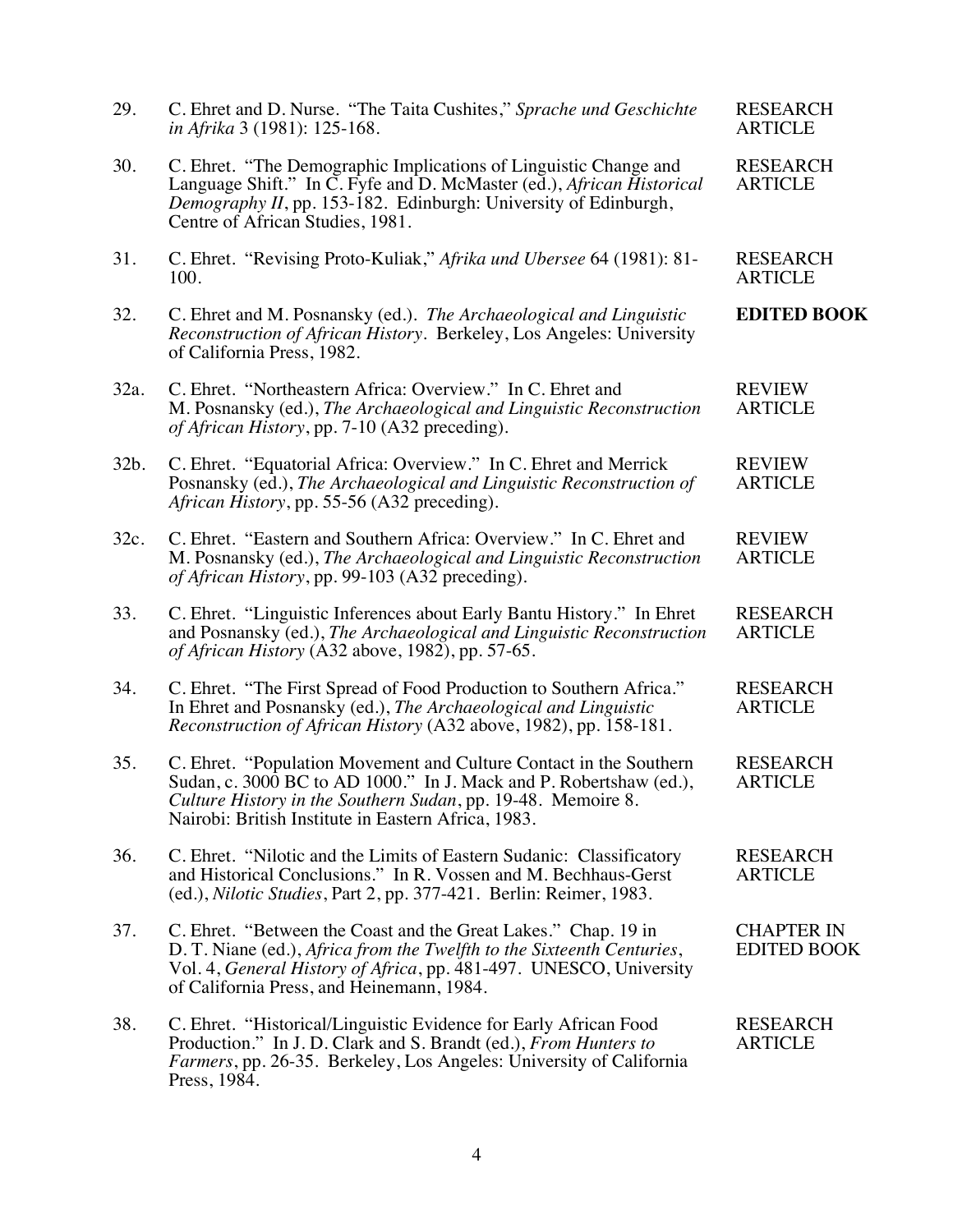| 39. | C. Ehret and M. N. Ali. "Soomaali Classification." In T. Labahn (ed.),<br>Proceedings of the Second International Congress of Somali Studies<br>(Hamburg, August, 1983), Vol. 1, pp. 201-269. Hamburg: Buske<br>Verlag, 1985.                                                                                                        | <b>RESEARCH</b><br><b>ARTICLE</b>       |
|-----|--------------------------------------------------------------------------------------------------------------------------------------------------------------------------------------------------------------------------------------------------------------------------------------------------------------------------------------|-----------------------------------------|
| 40. | C. Ehret. "East African Words and Things: Agricultural Aspects of<br>Economic Transformation in the Nineteenth Century." In B. A. Ogot<br>(ed.), Kenya in the Nineteenth Century (Hadith 8), pp. 152-172.<br>Nairobi: Historical Association of Kenya, 1985.                                                                         | <b>RESEARCH</b><br><b>ARTICLE</b>       |
| 41. | C. Ehret. "Proposals on Khoisan Reconstruction," Sprache und<br>Geschichte in Afrika 7, 2 (1986): 105-130.                                                                                                                                                                                                                           | <b>RESEARCH</b><br><b>ARTICLE</b>       |
| 42. | C. Ehret. "Proto-Cushitic Reconstruction," Sprache und Geschichte in<br>Afrika 8 (1987): 7-180.                                                                                                                                                                                                                                      | <b>RESEARCH</b><br><b>ARTICLE</b>       |
| 43. | C. Ehret. "Language Change and the Material Correlates of Language<br>and Ethnic Shift," Antiquity 62, no. 236 (1988): 564-574.                                                                                                                                                                                                      | <b>RESEARCH</b><br><b>ARTICLE</b>       |
| 44. | C. Ehret. "The East African Interior." Chapter 22 in M. Elfasi and<br>I. Hrbek (ed.), "Africa from the Seventh to the Eleventh Century," Vol.<br>3, General History of Africa, pp. 616-642. UNESCO, University of<br>California Press, and Heinemann, 1988.                                                                          | <b>CHAPTER IN</b><br><b>EDITED BOOK</b> |
| 45. | C. Ehret. "Social Transformation in the Early History of the Horn of<br>Africa: Linguistic Clues to Developments of the Period 500 BC to AD<br>500." In Taddese Bayene (ed.), Proceedings of the Eighth<br>International Conference of Ethiopian Studies, Vol. 1, pp. 639-651.<br>Addis Ababa: Institute of Ethiopian Studies, 1988. | <b>RESEARCH</b><br><b>ARTICLE</b>       |
| 46. | C. Ehret, E. D. Elderkin, and D. Nurse. "Dahalo Lexis,"<br>Afrikanistische Arbeitspapiere 18 (1989): 5-49.                                                                                                                                                                                                                           | <b>RESEARCH</b><br><b>ARTICLE</b>       |
| 47. | C. Ehret. "The Origins of Third Consonants in Semitic Roots: An<br>Internal Reconstruction (Applied to Arabic)," Journal of Afroasiatic<br>Languages 3, 2 (1989): 109-202.                                                                                                                                                           | <b>RESEARCH</b><br><b>ARTICLE</b>       |
| 48. | C. Ehret. "Subclassification of Nilo-Saharan: A Proposal." In<br>M. L. Bender (ed.), <i>Topics in Nilo-Saharan Linguistics</i> , pp. 35-49.<br>Hamburg: Buske, 1990.                                                                                                                                                                 | <b>RESEARCH</b><br><b>ARTICLE</b>       |
| 49. | C. Ehret. "Revising the Consonant Inventory of Proto-Eastern"<br>Cushitic," Studies in African Linguistics 22, 3 (1991): 211-275.                                                                                                                                                                                                    | <b>RESEARCH</b><br><b>ARTICLE</b>       |
| 50. | C. Ehret. "Nilo-Saharans and the Saharo-Sudanese Neolithic," in<br>T. Shaw, P. Sinclair, B. Andah, and A. Okpoko (ed.), The Archaeology<br>of Africa: Food, Metals and Towns, pp. 104-125. London: Routledge,<br>1993.                                                                                                               | <b>RESEARCH</b><br><b>ARTICLE</b>       |
| 51. | C. Ehret. "The Eastern Horn of Africa, 1000 BC to 1400 AD: The<br>Historical Roots," in A. J. Ahmed (ed.), The Invention of Somalia, pp.<br>233-262. Lawrenceville, NJ: The Red Sea Press, 1995.                                                                                                                                     | <b>RESEARCH</b><br><b>ARTICLE</b>       |
| 52. | C. Ehret. Reconstructing Proto-Afroasiatic (Proto-Afrasian): Vowels,<br>Tone, Consonants, and Vocabulary. Berkeley, Los Angeles: University                                                                                                                                                                                          | <b>BOOK</b>                             |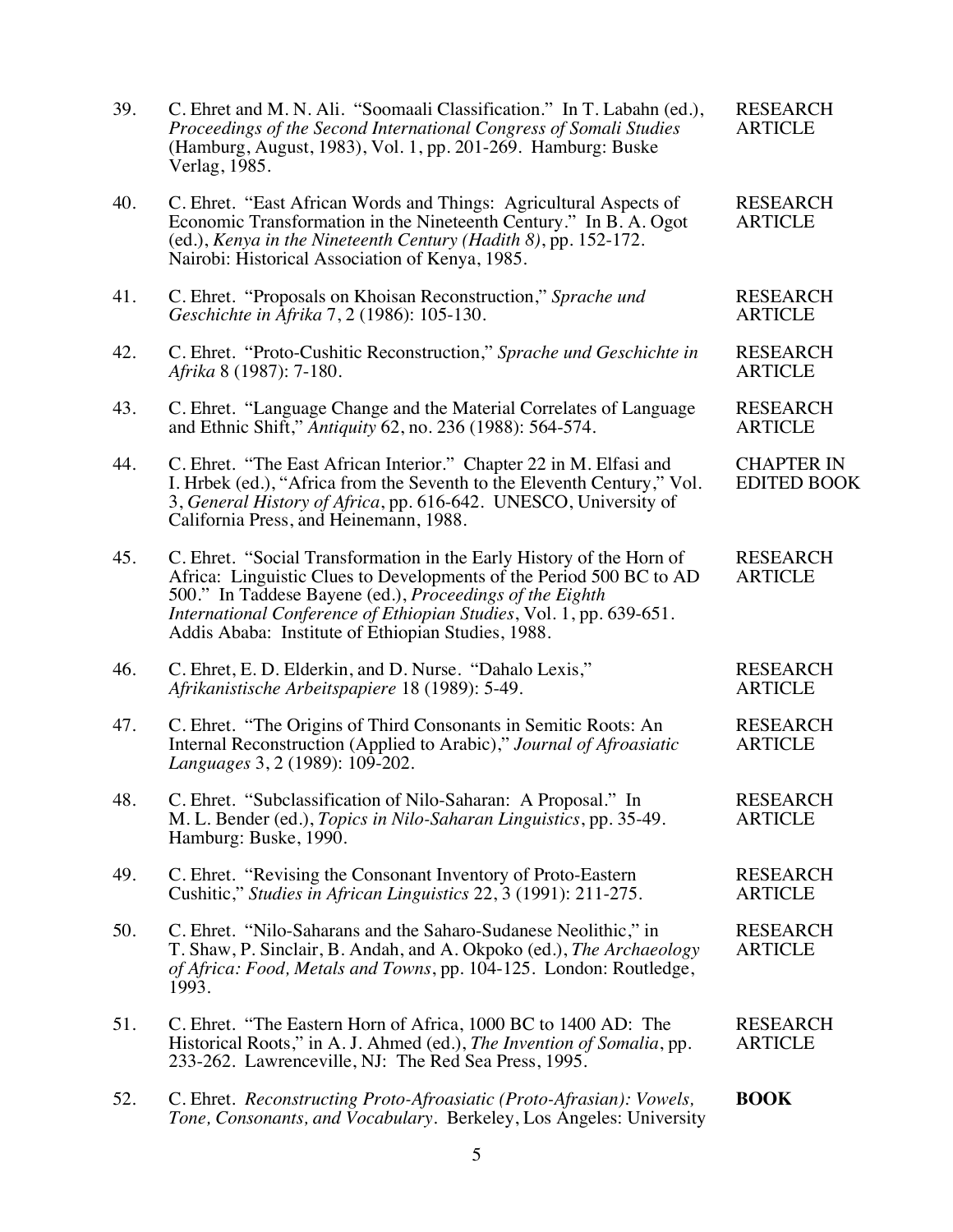of California Press, 1995.

| 53. | C. Ehret. "Do Krongo and Shabo Belong in Nilo-Saharan?" In<br>R. Nicolai and F. Rottland (ed.), Fifth Nilo-Saharan Linguistics<br>Colloquium, Nice 24-29 August 1992. Actes/Proceedings,<br>pp. 169-193. Köln: Rüdiger Köppe Verlag, 1995.                                                    | <b>RESEARCH</b><br><b>ARTICLE</b>                             |
|-----|-----------------------------------------------------------------------------------------------------------------------------------------------------------------------------------------------------------------------------------------------------------------------------------------------|---------------------------------------------------------------|
| 54. | C. Ehret. "The African Sources of Egyptian Culture and Language,"<br>Ufahamu 25, 2 (1996): 34-46.                                                                                                                                                                                             | <b>RESEARCH</b><br><b>ARTICLE</b>                             |
| 55. | C. Ehret. "Ancient Egyptian as an African Language, Egypt as an<br>African Culture." In T. Celenko (ed.), Egypt in Africa, pp. 25-27.<br>Indianapolis: Indianapolis Museum of Art and Indiana University<br>Press, 1996.                                                                      | <b>CHAPTER IN</b><br><b>EDITED BOOK</b>                       |
| 56. | C. Ehret. "Transformations in Southern African History: Proposals for<br>a Sweeping Overview of Change and Development, 6000 BC to the<br>present," <i>Ufahamu</i> 26, 2 (1997): 54-80.                                                                                                       | <b>RESEARCH</b><br><b>ARTICLE</b>                             |
| 57. | C. Ehret. "Linguistics, Historical." In J. Middleton (ed.), The<br><i>Encyclopedia of Africa South of the Sahara, Vol. 3, pp. 579-580. New</i><br>York: Charles Scribner's Sons, 1997.                                                                                                        | <b>ENCYCLOPEDIA</b><br><b>ARTICLE</b>                         |
| 58. | C. Ehret. "African Languages: A Historical Survey." In J. Vogel (ed.),<br>The Encyclopedia of Precolonial Africa: Archaeology, History,<br>Languages, Cultures, and Environments, pp. 159-166. Walnut Creek:<br>AltaMira Press, 1998.                                                         | <b>ENCYCLOPEDIA</b><br><b>ARTICLE</b>                         |
| 59. | C. Ehret. An African Classical Age: Eastern and Southern Africa in<br>World History, 1000 B.C. to A.D. 400. Charlottesville: University<br>Press of Virginia, 1998.                                                                                                                           | <b>BOOK</b>                                                   |
| 60. | C. Ehret. "Subclassifying Bantu: The Evidence of Stem Morpheme<br>Innovation." In L. Hyman and J.-M. Hombert (ed.), Bantu Historical<br>Linguistics: Theoretical and Empirical Perspectives, pp. 43-147.<br>Stanford, California: Center for the Study of Language and<br>Information, 1999). | <b>RESEARCH</b><br><b>ARTICLE</b>                             |
| 61. | C. Ehret. "Nostratic-or Proto-Human?" Chapter 4 in C. Renfrew and<br>D. Nettle (ed.), Nostratic: Examining a Linguistic Macrofamily, pp. 93-<br>122. Cambridge: The McDonald Institute for Archaeological Research,<br>1999.                                                                  | <b>RESEARCH</b><br><b>ARTICLE</b>                             |
| 61a | C. Ehret. "Nostratic—or Proto-Human?" in Aharon Dolgopolsky (ed.),<br>The Nostratic Macrofamily and Linguistic Palaeontology. With an<br>introduction by Colin Renfrew. McDonald Institute for Archaeological<br>Research. Oxford: Oxbow Books, 1998.                                         | <b>RESEARCH</b><br><b>ARTICLE</b><br>(additional<br>printing) |
| 62. | C. Ehret. "Wer waren die Felsbildkünstler der Sahara?" Almogaren 30<br>(1999): 77-94. (This article is a modified version of A63, translated<br>from the English original by Werner Pichler and Christiane<br>Hintermann.)                                                                    | <b>RESEARCH</b><br><b>ARTICLE</b>                             |
| 63. | C. Ehret. "Who Were the Rock Artists? Linguistic Evidence for the<br>Holocene Populations of the Sahara." In Alfred Muzzolini and Jean-                                                                                                                                                       | <b>RESEARCH</b><br><b>ARTICLE</b>                             |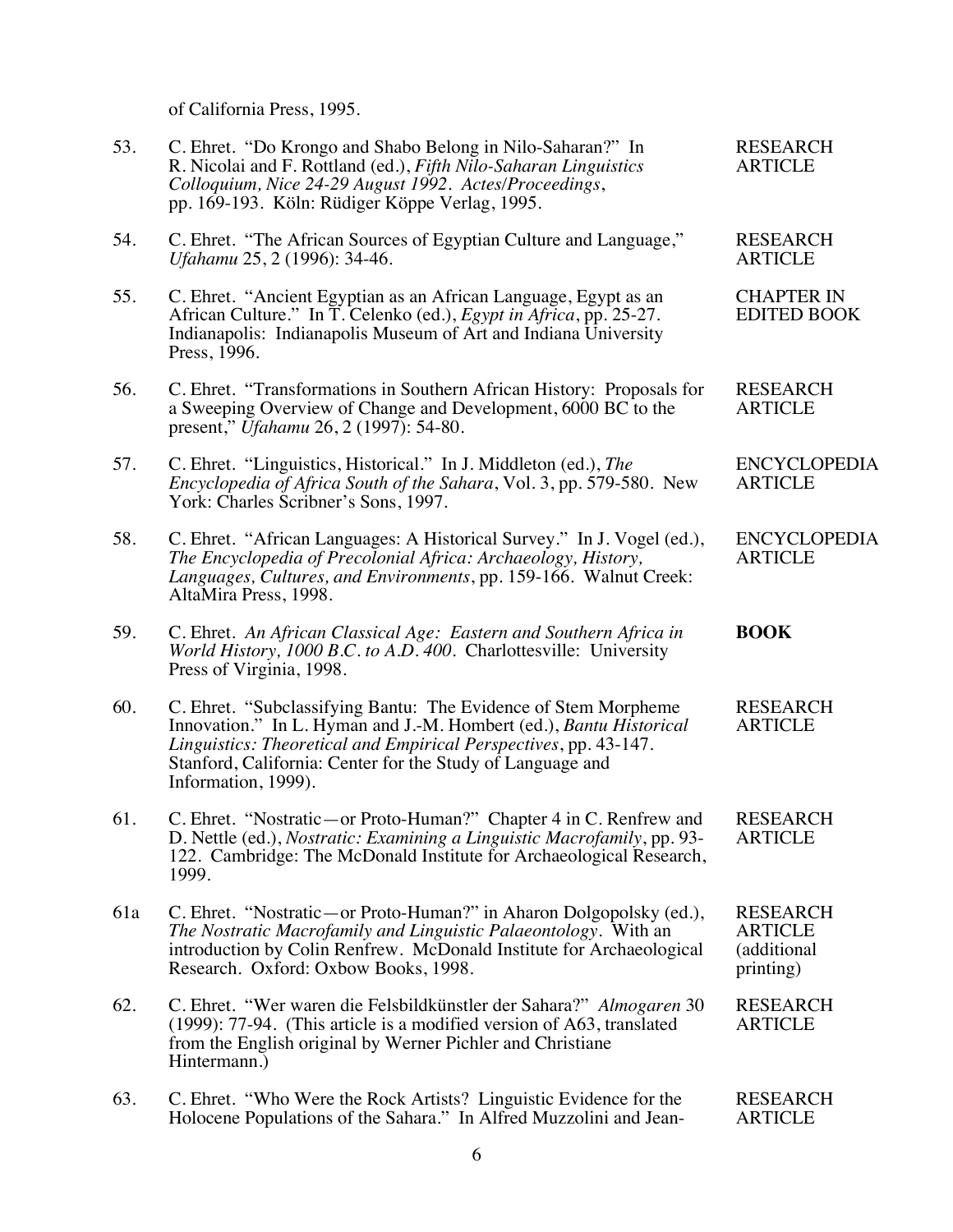Loïc Le Quellec (ed.), *Symposium 13d: Rock Art and the Sahara*. In *Proceedings of the International Rock Art and Cognitive Archaeology Congress News95*. CD ROM: "ehret.htm"; "ehipa1.jpg"-"ehipa9.jpg"; "ehlist1.jpg"-"ehlist2.jpg" and ehlist1p.jpg"-"ehlist2.jpg"; "ehret1.jpg"- "ehret5.jpg" and "ehret1p.jpg"-"ehret5p.jpg." Turin: Centro Studi e Museo d'Arte Prehistorica di Pinerolo, 1999. Printout text, 16 pp.

| 64.  | C. Ehret. "Language and History." Chapter 11 in B. Heine and<br>D. Nurse (ed.), African Languages: An Introduction, pp. 272-297.<br>Cambridge: Cambridge University Press, 2000.                                                                                                                                                   | <b>CHAPTER IN</b><br><b>EDITED BOOK</b> |
|------|------------------------------------------------------------------------------------------------------------------------------------------------------------------------------------------------------------------------------------------------------------------------------------------------------------------------------------|-----------------------------------------|
| 65.  | C. Ehret. "Testing the Expectations of Glottochronology against the<br>Correlations of Language and Archaeology in Africa." Chapter 15 in<br>C. Renfrew, A. McMahon, and L. Trask (ed.), Time Depth in Historical<br>Linguistics, Vol. 2, pp. 373-399. Cambridge: McDonald Institute for<br>Archaeological Research, 2000.         | <b>RESEARCH</b><br><b>ARTICLE</b>       |
| 66.  | C. Ehret. "Is Krongo After All a Niger-Congo Language?" In<br>R. Vossen, A. Mietzner, and A. Meissner (ed.), "Mehr als nur<br>Worte": Afrikanistische Beiträge zum 65. Geburtstag von Franz<br>Rottland, pp. 225-237. Köln: Rüdiger Köppe Verlag, 2000.                                                                            | <b>RESEARCH</b><br><b>ARTICLE</b>       |
| 67.  | C. Ehret. "The Establishment of Iron-Working in Eastern, Central, and<br>Southern Africa: Linguistic Inferences on Technological History,"<br>Sprache und Geschichte in Afrika 16/17 (1995/96): 125-175.                                                                                                                           | <b>RESEARCH</b><br><b>ARTICLE</b>       |
| 68.  | C. Ehret. "Sudanic Civilization." Chapter 7 in Michael Adas (ed.),<br>Agricultural and Pastoral Societies in Ancient and Classical History,<br>pp. 224-274. Philadelphia: Temple University Press, for the American<br>Historical Association, 2001.                                                                               | <b>RESEARCH</b><br><b>ESSAY</b>         |
| 68a. | C. Ehret. Sudanic Civilization. Washington, D.C.: American Historical<br>Association, 2003. [This is a re-issue of A68 as a separate small book<br>in the American Historical Association series, Essays on Global and<br>Comparative History, series editor Michael Adas.                                                         | <b>BOOKLET</b>                          |
| 69.  | C. Ehret. "The Eastern Kenya Interior, 1500-1800." In E. S. Atieno<br>Odhiambo (ed.), African Historians and African Voices, pp. 33-46.<br>Basel: P. Schlettwein Publishers, 2001.                                                                                                                                                 | <b>RESEARCH</b><br><b>ARTICLE</b>       |
| 70.  | C. Ehret. "The African Sources of Egyptian Culture and Language."<br>In Josep Cervelló Autuori (ed.), África Antigua. El Antiguo egipto, una<br>civilizatión Africana, pp. 121-128. (Actas de la IX Semana de Estudios<br>Africanos del Centre D'estudis Africans de Barcelona.) Barcelona,<br>2001. (Revised version of item 54.) | <b>RESEARCH</b><br><b>ARTICLE</b>       |
| 71.  | C. Ehret. A Historical-Comparative Reconstruction of Nilo-Saharan.<br>Cologne: Rüdiger Köppe Verlag, 2001.                                                                                                                                                                                                                         | <b>BOOK</b>                             |
| 72.  | C. Ehret. "Bantu Expansions: Re-envisioning a Central Problem of<br>Early African History," and "Christopher Ehret Responds,"<br>International Journal of African Historical Studies 34, 1 (2001): 5-41                                                                                                                            | <b>RESEARCH</b><br><b>ARTICLE</b>       |

and 82-87. (Pp. 42-81: responses from 14 scholars).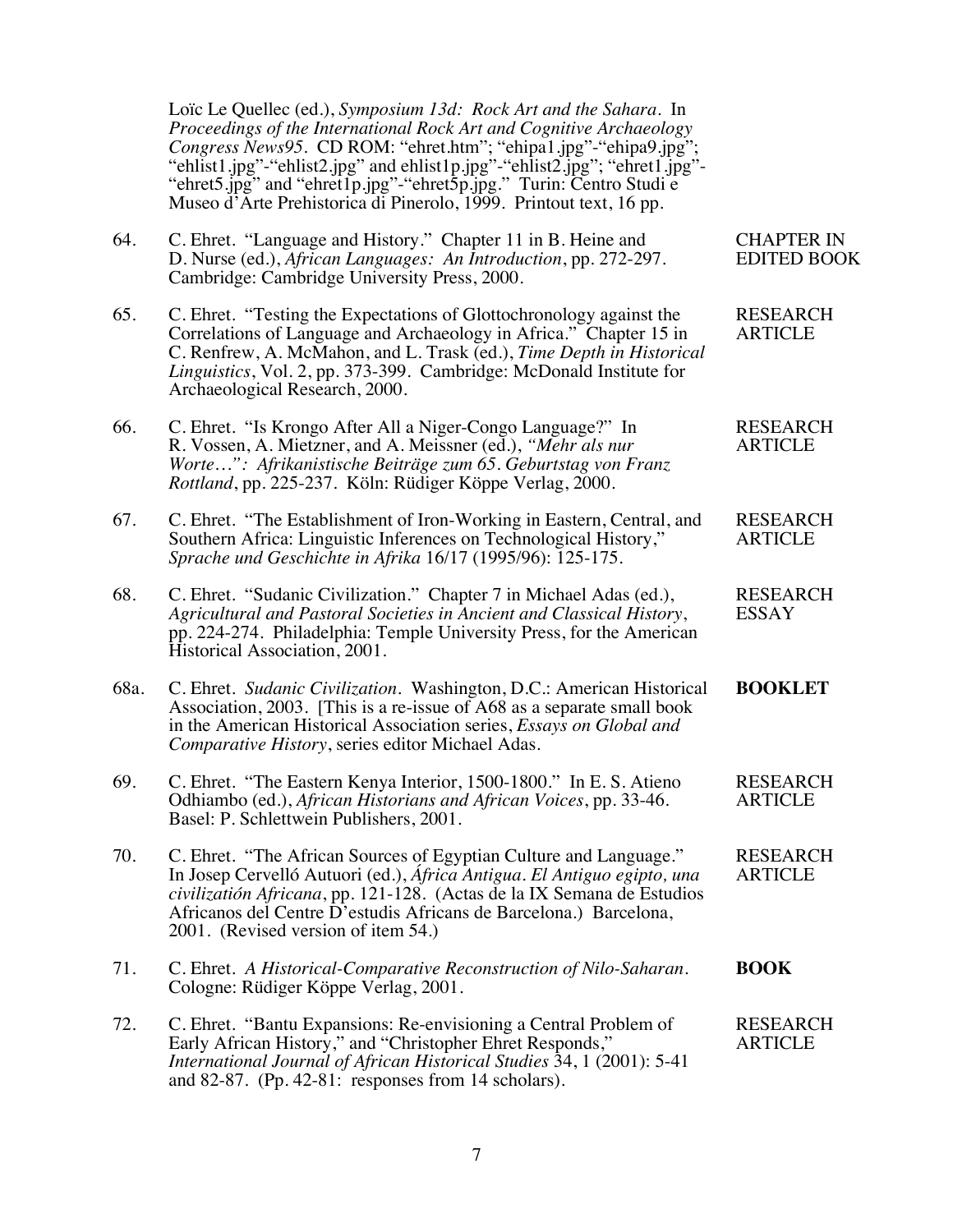| 73.  | C. Ehret. "Afrasans"; "Cushites"; "Eastern African Microlithic/<br>Khoisan Peoples"; "Napata and Meroe"; "Nilo-Saharans"; "Nilotes";<br>"Omotic Peoples"; "Ta-Seti." In T. Sienkiwicz (ed.), Encyclopedia of<br>the Ancient World, 3 vols. Pasadena: Salem Press, 2002.                                                                                                                                                                                               | <b>ENCYCLOPEDIA</b><br><b>ARTICLES</b> (8) |
|------|-----------------------------------------------------------------------------------------------------------------------------------------------------------------------------------------------------------------------------------------------------------------------------------------------------------------------------------------------------------------------------------------------------------------------------------------------------------------------|--------------------------------------------|
| 74.  | C. Ehret. The Civilizations of Africa: A History to 1800. University<br>Press of Virginia, 2002.                                                                                                                                                                                                                                                                                                                                                                      | <b>BOOK</b>                                |
| 74a. | C. Ehret. The Civilizations of Africa: A History to 1800. Second<br>printing. University Press of Virginia, 2005.                                                                                                                                                                                                                                                                                                                                                     | Reprinted and<br>revised BOOK              |
| 74b. | C. Ehret. <i>The Civilizations of Africa: A History to 1800</i> . Third<br>printing. University Press of Virginia, 2008.                                                                                                                                                                                                                                                                                                                                              | Reprinted and<br>revised BOOK              |
| 75.  | Thomas J. Sienkiwicz (ed.). Editorial Board: Lawrence Allan Conrad,<br>North America; Geoffrey Conrad, South America; Christopher Ehret,<br>Africa; David A. Crain, Mesoamerica; Katherine Anne Harper, South<br>and Southeast Asia; Robert D. Haak, Egypt, Mesopotamia, Near East;<br>Chenyang Li, <i>East Asia</i> ; Thomas H. Watkins, <i>Greece</i> , <i>Rome</i> , <i>Europe</i> .<br>Encyclopedia of the Ancient World, 3 vols. Pasadena: Salem Press,<br>2002. | <b>ENCYCLOPEDIA</b>                        |
| 76.  | C. Ehret. "Third Consonants in Chadic Verbal Roots." In M. Lionel<br>Bender, Gabor Takacz, and David Appleyard (ed.), Selected<br>Comparative-Historical Afrasian Linguistic Studies: In Memory of<br>Igor Diakonoff, pp, 61-69. LINCOM Studies in Afro-Asiatic<br>Linguistics 14. München, LINCOM Europa, 2003.                                                                                                                                                      | <b>RESEARCH</b><br><b>ARTICLE</b>          |
| 77.  | C. Ehret. "Stratigraphy in African Historical Linguistics." In Henning<br>Andersen (ed.), Language Contacts in Prehistory: Studies in<br>Stratigraphy, pp. 107-114. New York: John Benjamins Publishing<br>Company, 2003.                                                                                                                                                                                                                                             | <b>RESEARCH</b><br><b>ESSAY</b>            |
| 78.  | C. Ehret. "Language Contacts in Nilo-Saharan Prehistory." In<br>Henning Andersen (ed.), Language Contacts in Prehistory: Studies in<br>Stratigraphy, pp. 135-157. Amsterdam, Philadelphia: John Benjamins<br>Publishing Company, 2003.                                                                                                                                                                                                                                | <b>RESEARCH</b><br><b>ARTICLE</b>          |
| 79.  | C. Ehret. "Language Family Expansions: Broadening our Understand-<br>ing of Cause from an African Perspective." Chap. 14 in P. Bellwood<br>and C. Renfrew (ed.), Examining the Farming/Language Dispersal<br>Hypothesis, pp. 163-176. Cambridge: McDonald Institute for<br>Archaeological Research, 2003.                                                                                                                                                             | <b>RESEARCH</b><br><b>ARTICLE</b>          |
| 80.  | C. Ehret. "Third Consonants in Egyptian." In Gabor Takacz (ed.),<br>Egyptian and Semito-Hamitic (Afro-Asiatic) Studies in Memoriam W.<br><i>Vycichl</i> , pp. 33-54. Studies in Semitic Languages and Linguistics, Vol.<br>XXXIX. Leiden, Boston: Brill, 2003.                                                                                                                                                                                                        | <b>RESEARCH</b><br><b>ARTICLE</b>          |
| 81.  | C. Ehret. "Toward Reconstructing Proto-South Khoisan (PSAK),"<br><i>Mother Tongue 8 (2003): 65-81.</i>                                                                                                                                                                                                                                                                                                                                                                | <b>RESEARCH</b><br><b>ARTICLE</b>          |
| 82.  | C. Ehret, S. O. Y. Keita, and Paul Newman. "The Origins of<br>Afroasiatic," Science 306 (3 December 2004): 1680-1681.                                                                                                                                                                                                                                                                                                                                                 | <b>RESEARCH</b><br><b>NOTE</b>             |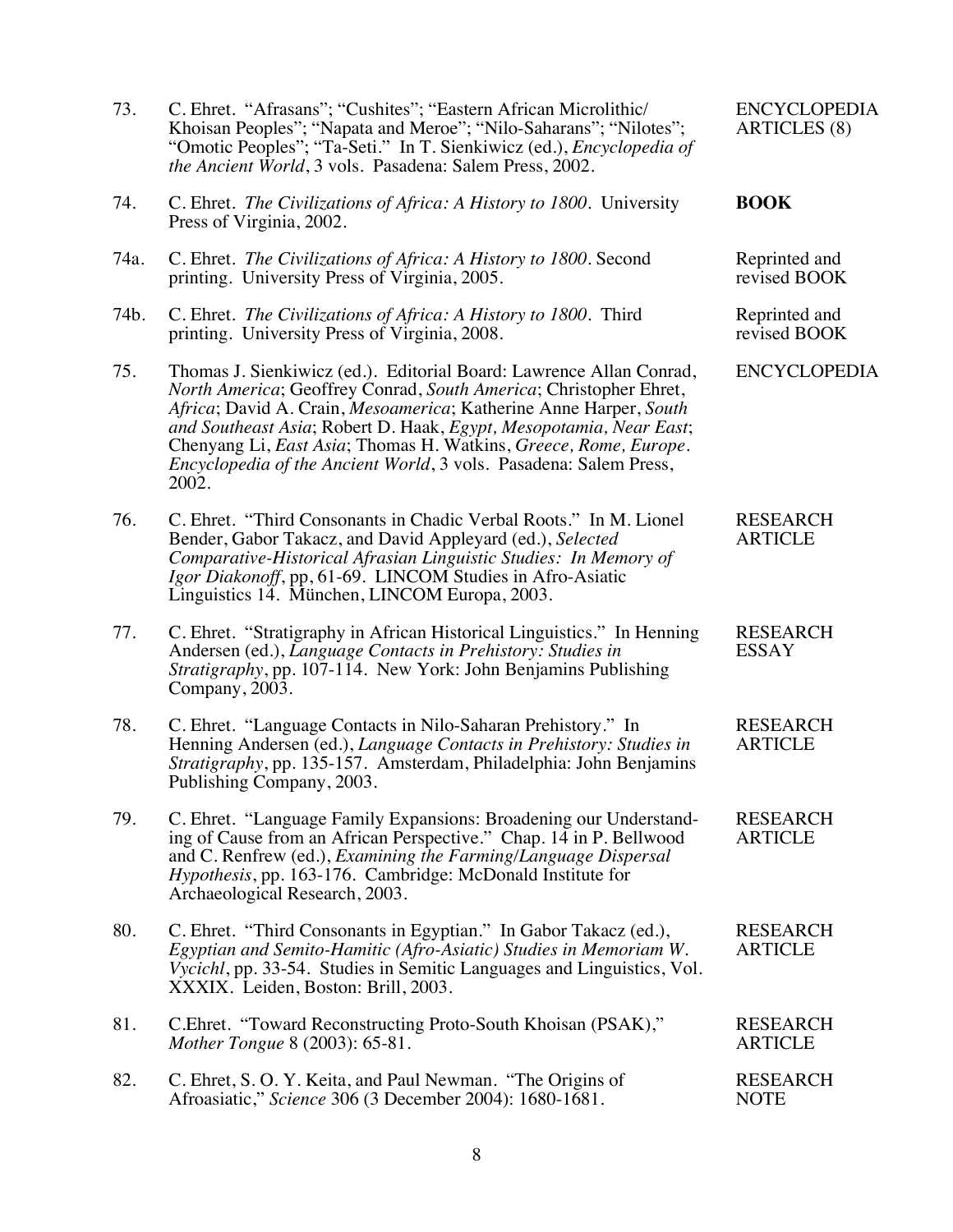| 83. | Elizabeth T. Wood, Daryn A. Stover, Christopher Ehret, Giovanni<br>Destro-Bisol, Gabriella Spedini, Howard McLeod, Leslie Louie, Mike<br>Bamshad, Beverley I. Strassmann, Himla Soodyall, and Michael F.<br>Hammer. "African Y-chromosome Haplotypes Strongly Correlate<br>with Linguistic Groups." American Journal of Physical<br>Anthropology, supplement 38 (2004): 210-211.                                | <b>RESEARCH</b><br><b>ARTICLE</b>       |
|-----|-----------------------------------------------------------------------------------------------------------------------------------------------------------------------------------------------------------------------------------------------------------------------------------------------------------------------------------------------------------------------------------------------------------------|-----------------------------------------|
| 84. | Mark W. Chavalas (ed.). Consulting editors: Mark S. Aldendorfer,<br>Carole A. Barrett, Jeffrey W. Dippmann, Christopher Ehret, Katherine<br>Anne Harper. The Ancient World, 2 vols. (Series: Great Events from<br>History.) Pasadena: Salem Press, 2004.                                                                                                                                                        | <b>ENCYCLOPEDIA</b>                     |
| 85. | C. Ehret. "Equatorial and Southern Africa, 4000 BCE-1100 CE. In<br>William H. McNeil, Jerry H. Bentley, David Christian, David Levison,<br>J. R. McNeill, Heidi Roupp, and Judith P. Zinsser (eds.), Berkshire<br>Encyclopedia of World History, Vol. 2, pp. 664-670. Great<br>Barrington, MA: Berkshire Publishing Group, 2005.                                                                                | <b>ENCYCLOPEDIA</b><br><b>ARTICLE</b>   |
| 86. | C. Ehret. "Nubians." In William H. McNeil, Jerry H. Bentley, David<br>Christian, David Levison, J. R. McNeill, Heidi Roupp, and Judith P.<br>Zinsser (eds.), Berkshire Encyclopedia of World History, Vol. 4,<br>pp. 1381-1385. Great Barrington, MA: Berkshire Publishing Group,<br>2005.                                                                                                                      | <b>ENCYCLOPEDIA</b><br><b>ARTICLE</b>   |
| 87. | C, Ehret, "Writing African History from Linguistic Evidence." Chapter<br>3 in John Edward Philips (ed.), Writing African History, pp. 86-111.<br>Rochester: University of Rochester Press, 2005. (expansion and<br>revision of entry 65 above).                                                                                                                                                                 | <b>CHAPTER IN</b><br><b>EDITED BOOK</b> |
| 88. | Elizabeth T. Wood, Daryn A. Stover, Christopher Ehret, Giovanni<br>Destro-Bisol, Gabriella Spedini, Howard McLeod, Leslie Louie, Mike<br>Bamshad, Beverley I. Strassmann, Himla Soodyall, and Michael F.<br>Hammer. "Contrasting Patterns of Y Chromosome and mtDNA<br>Variation in Africa: Evidence for Sex-biased Demographic Processes."<br><i>European Journal of Human Genetics, April 2005, pp. 1-10.</i> | <b>RESEARCH</b><br><b>ARTICLE</b>       |
| 89. | C. Ehret. "The Nilo-Saharan Background of Chadic." Chapter 4 in<br>Paul Newman and Larry Hyman (ed.), West African Linguistics:<br>Studies in Honor of Russell G. Schuh, pp. 56-66. Studies in African<br>Linguistics, Suppl. 11. Columbus: Ohio State University, 2006.                                                                                                                                        | <b>RESEARCH</b><br><b>ARTICLE</b>       |
| 90. | C. Ehret. "Linguistic Stratigraphies and Holocene History in<br>Northeastern Africa." In Marek Chlodnicki and Karla Kroeper (ed.),<br>Archaeology of Early Northeastern Africa, pp. 1019-1055. Posnan:<br>Posnan Archaeological Museum, 2006. Studies in African<br>Archaeology, Vol. 9.                                                                                                                        | <b>RESEARCH</b><br><b>ARTICLE</b>       |
| 91. | Elizabeth T. Wood, Daryn A. Stover, V. Chamberlin, Christopher<br>Ehret, Giovanni Destro-Bisol, and Michael F. Hammer. "The Complex<br>Genetic Landscape of Africa: a Y Chromosome Perspective." American<br>Journal of Physical Anthropology, supplement 42 (2006): 189.                                                                                                                                       | <b>RESEARCH</b><br><b>NOTE</b>          |
| 92. | C. Ehret. "Human Origins and Human Language." In Geoffrey<br>Blundell (ed.), Origins: The Story of the Emergence of Humans and                                                                                                                                                                                                                                                                                  | <b>RESEARCH</b><br><b>ESSAY</b>         |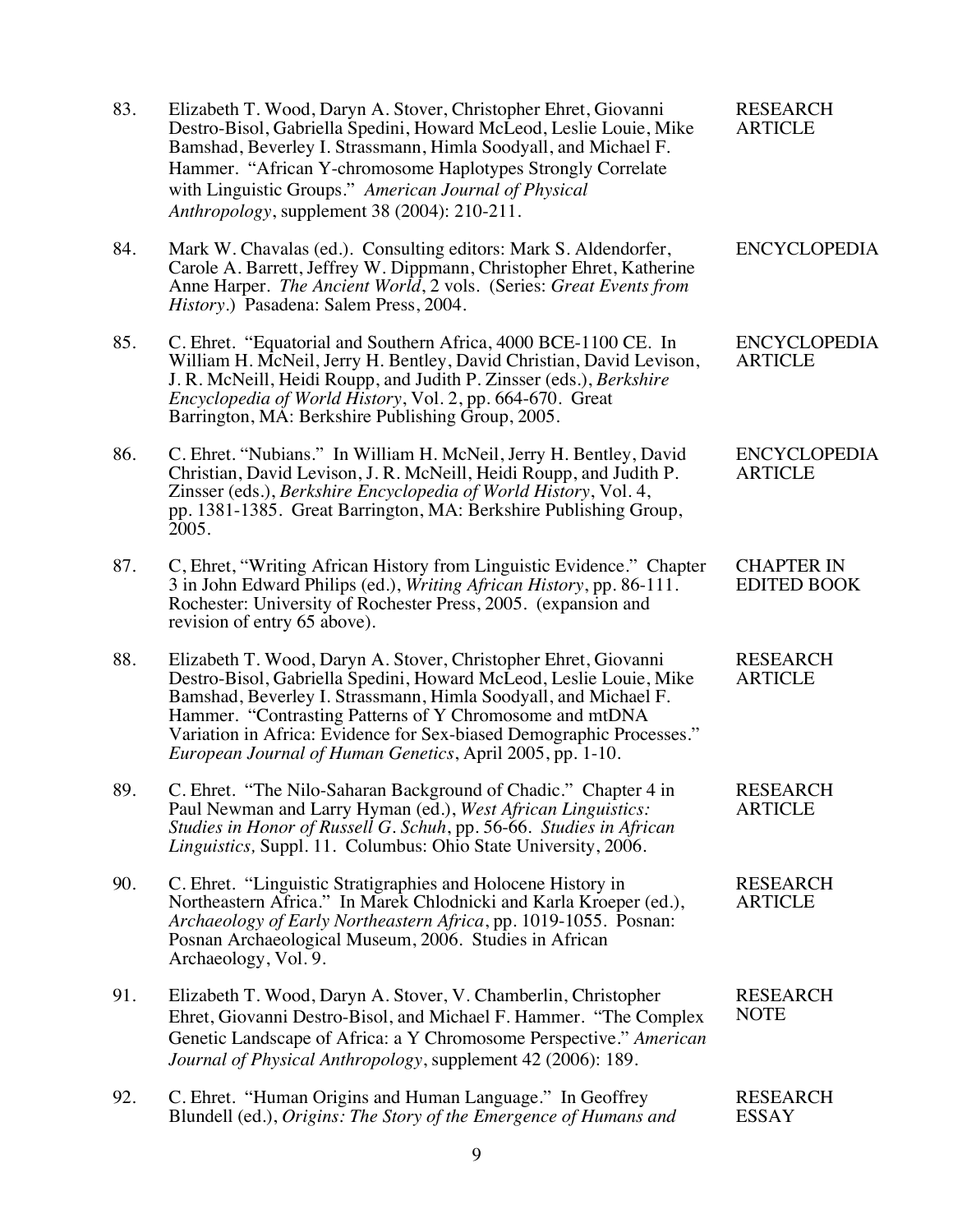*Humanity in Africa*, pp. 45 and 47. Cape Town: Double Storey Books, 2006.

| 93.  | C. Ehret. "Applying the Comparative Method in Afroasiatic (Afrasan,<br>Afrasisch)." In Rainer Voigt (ed.). "From Beyond the Mediterranean":<br>Akten des 7. internationalen Semitohamitisten-kongresses (VII. ISHaK),<br>Berlin 13. bis 15. September 2004, pp. 43-70. Aachen: Shaker Verlag,<br>2007.                                                                                                                                                                   | <b>RESEARCH</b><br><b>ARTICLE</b>     |
|------|--------------------------------------------------------------------------------------------------------------------------------------------------------------------------------------------------------------------------------------------------------------------------------------------------------------------------------------------------------------------------------------------------------------------------------------------------------------------------|---------------------------------------|
| 94.  | C. Ehret. "Early Human Society, History of (c. 50,000 BP to 19,000<br>BCE). In John Middleton, editor in chief, and Joseph C. Miller,<br>editor, New Encyclopedia of Africa, Vol. 2, pp. 143-145. Farmington<br>Hills: Thomson Gale, 2008.                                                                                                                                                                                                                               | <b>ENCYCLOPEDIA</b><br><b>ARTICLE</b> |
| 95.  | C. Ehret. "The Age of Early Technological Specialization (c. 19,000)<br>to 5000 BCE)." In John Middleton, editor in chief, and Joseph C.<br>Miller, editor, New Encyclopedia of Africa, Vol. 5, pp. 18-23.<br>Farmington Hills: Thomson Gale, 2008.                                                                                                                                                                                                                      | <b>ENCYCLOPEDIA</b><br><b>ARTICLE</b> |
| 96.  | C. Ehret. "Reconstructing Ancient Kinship in Africa." In Nicholas J.<br>Allen, Hilary Callan, Robin Dunbar, and Wendy James (eds.), <i>Early</i><br>Human Kinship: From Sex to Social Reproduction, pp. 200-231,<br>259-269. Oxford: Blackwell, 2008.                                                                                                                                                                                                                    | <b>RESEARCH</b><br><b>ARTICLE</b>     |
| 97   | C. Ehret. "Yaakuan and Eastern Cushitic: A Historical Linguistic<br>Overview." In G. Takacs (ed.), Semito-Hamitic Festschrift for A. B.<br>Dolgopolsky and H. Jungraithmayr, pp. 128-141. Berlin: Dietrich<br>Reimer, 2008.                                                                                                                                                                                                                                              | <b>RESEARCH</b><br><b>ARTICLE</b>     |
| 98.  | C. Ehret. "The Internal and Comparative Reconstruction of Verb<br>Extensions in early Chadic and Afroasiatic." In Z. Frajzyngier and E.<br>Shay (ed.), Interaction of Morphology and Syntax: Case Studies in<br>Afroasiatic, pp. 41-59. Amsterdam, Philadelphia: John Benjamins,<br>2008.                                                                                                                                                                                | <b>RESEARCH</b><br><b>ARTICLE</b>     |
| 99.  | C. Ehret, Review article of R. Blench, Archaeology, Language, and the<br>African Past. Journal of African Archaeology 6, 2 (2008): 259-265. 7<br>pp. $(5,500 \text{ words})$                                                                                                                                                                                                                                                                                             | <b>REVIEW</b><br><b>ARTICLE</b>       |
| 100. | C. Ehret. "The Primary Branches of Cushitic: Seriating the Diagnostic<br>Sound Change Rules." In John Bengtson (ed.), In Hot Pursuit of<br>Language in Prehistory: Essays in the Four Fields of Anthropology, pp.<br>149-160. Amsterdam, Philadelphia: John Benjamins, 2008.                                                                                                                                                                                             | <b>RESEARCH</b><br><b>ARTICLE</b>     |
| 101. | C. Ehret. "The Early Livestock Raisers of Southern Africa." Southern<br>African Humanities 30 (December 2008): 7-35.                                                                                                                                                                                                                                                                                                                                                     | <b>RESEARCH</b><br><b>ARTICLE</b>     |
| 102. | Sarah A. Tishkoff, Floyd A. Reed, Françoise R. Friedlaender,<br>Christopher Ehret, Alessia Ranciaro, Alain Froment, Jibril B. Hirbo,<br>Agnes A. Awomoyi, Ogobara Doumbo, Muntaser Ibrahim, Abdalla T.<br>Juma, Maritha J. Kotze, Godfrey Lema, Jason H. Moore, Holly<br>Mortensen, Thomas B. Nyambo, Sabah A. Omar, Kweli Powell,<br>Gideon S. Pretorius, Michael W. Smith, Mahamadou A. Thera, Charles<br>Wambebe, James L. Weber, and Scott M. Williams. "The Genetic | <b>RESEARCH</b><br><b>ARTICLE</b>     |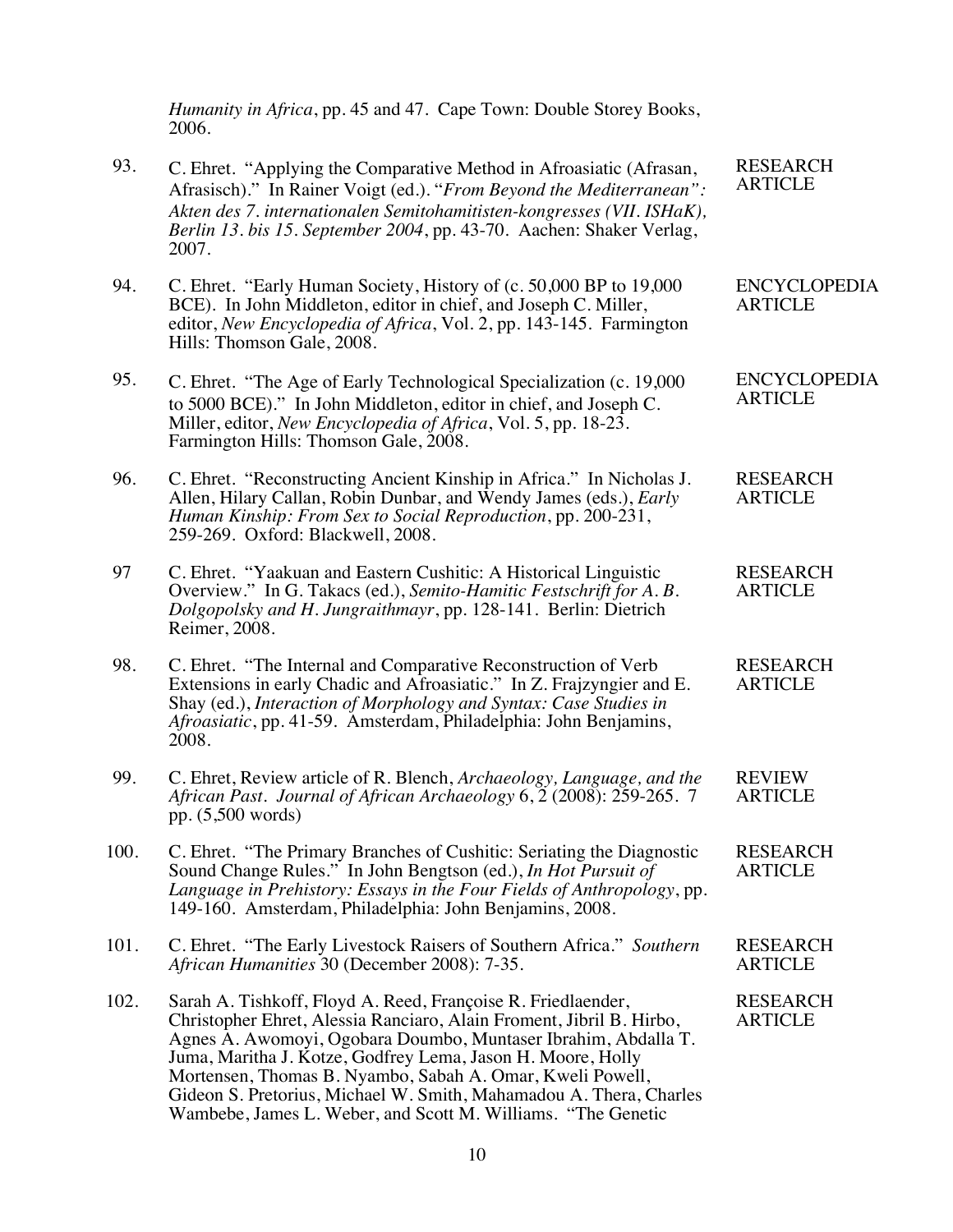|      | Structure and History of Africans and African Americans." Science<br>324 (22 May 2009): 1035-1044.                                                                                                                                                                                                                                                                        |                                   |
|------|---------------------------------------------------------------------------------------------------------------------------------------------------------------------------------------------------------------------------------------------------------------------------------------------------------------------------------------------------------------------------|-----------------------------------|
| 103. | A. Kitchen, C. Ehret, S. Assefa, and C. Mulligan. "Bayesian phylo-<br>genetic analysis of Semitic languages identifies an Early Bronze Age<br>origin of Semitic in the Near East." Proceedings of the Royal Society<br>B: Biological Sciences, 276: 1668 (7 August 2009): 2703-2710. (Pub-<br>lished online before print, April 29, 2009, doi:10.1098/rspb.2009.<br>0408. | <b>RESEARCH</b><br><b>ARTICLE</b> |
| 104. | C. Ehret. "Linguistic Testimony and Migration Histories." In<br>J. Lucassen, L. Lucassen, and P. Manning (ed.), Migration History in<br>World History, pp. 113-154. Leiden, Boston: Brill, 2010.                                                                                                                                                                          | <b>RESEARCH</b><br><b>ARTICLE</b> |
| 105. | C. Ehret. "Reconstructing Ancient Kinship: Practice and Theory in an<br>African Case Study." In Doug Jones and Bojka Milicic (ed.). Kinship,<br>Language, and Prehistory: Per Hage and the Renaissance of Kinship<br>Studies. Salt Lake City: University of Utah Press, 2011.                                                                                             | <b>RESEARCH</b><br><b>ARTICLE</b> |
| 106. | C. Ehret. History and the Testimony of Language. Berkeley, Los<br>Angeles, London: University of California Press, 2011.                                                                                                                                                                                                                                                  | <b>BOOK</b>                       |
| 107. | C. Ehret. "Africa in World History: The Long, Long View." In J. H.<br>Bentley (ed.), The Oxford Handbook of World History. Oxford: Oxford<br>University Press, 2011.                                                                                                                                                                                                      | <b>RESEARCH</b><br><b>ESSAY</b>   |
| 108. | C. Ehret. "Loanword Histories and the Demography of Migration."<br>In Graciela S. Cabana and Jeffrey J. Clark (ed.), Rethinking Anthropo-<br>logical Perspectives on Migration, pp. 207-228. Gainesville, FL: Uni-<br>versity Press of Florida, 2011.                                                                                                                     | <b>RESEARCH</b><br><b>ARTICLE</b> |
| 109. | C. Ehret. "A Linguistic History of Cultivation and Herding in North-<br>eastern Africa." In Ahmed G. Fahmy, S. Kahlheber & A. C. D'Andrea<br>(eds.), Windows on the African Past: Current Approaches to African<br>Archaeobotany, Vol. 3. Frankfurt am Main: Africa Magna Verlag,<br>2011.                                                                                | <b>RESEARCH</b><br><b>ARTICLE</b> |
| 110. | C. Ehret. "Linguistic Archaeology." African Archaeological Review<br>29, 2 (2012): 109-130.                                                                                                                                                                                                                                                                               | <b>RESEARCH</b><br><b>ARTICLE</b> |
| 111. | C. Ehret. "Deep-Time Historical Contexts of Crow and Omaha Sys-<br>tems: Perspectives from Africa." Chapter 7 in Thomas R. Trautmann<br>and Peter M. Whiteley (eds.), Crow-Omaha: New Light on a Classic<br><i>Problem of Kinship Analysis. Tucson: University of Arizona Press,</i><br>2012.                                                                             | <b>RESEARCH</b><br><b>ARTICLE</b> |
| 112. | C. Ehret and Patricia Ehret (eds.). A Dictionary of Sandawe: The<br>Lexicon and Culture of a Khoesan People of Tanzania. Köln: Rüdiger<br>Köppe Verlag, 2012.                                                                                                                                                                                                             | <b>EDITED BOOK</b>                |
| 113. | C. Ehret. "Sub-Saharan Africa: Linguistics." Chapter 12 in Ness, I., &<br>P. Bellwood (eds.), The Encyclopedia of Global Human Migration,<br>Vol. 1. Malden, MA, and Oxford: Wiley-Blackwell, 2013.                                                                                                                                                                       | <b>RESEARCH</b><br><b>ESSAY</b>   |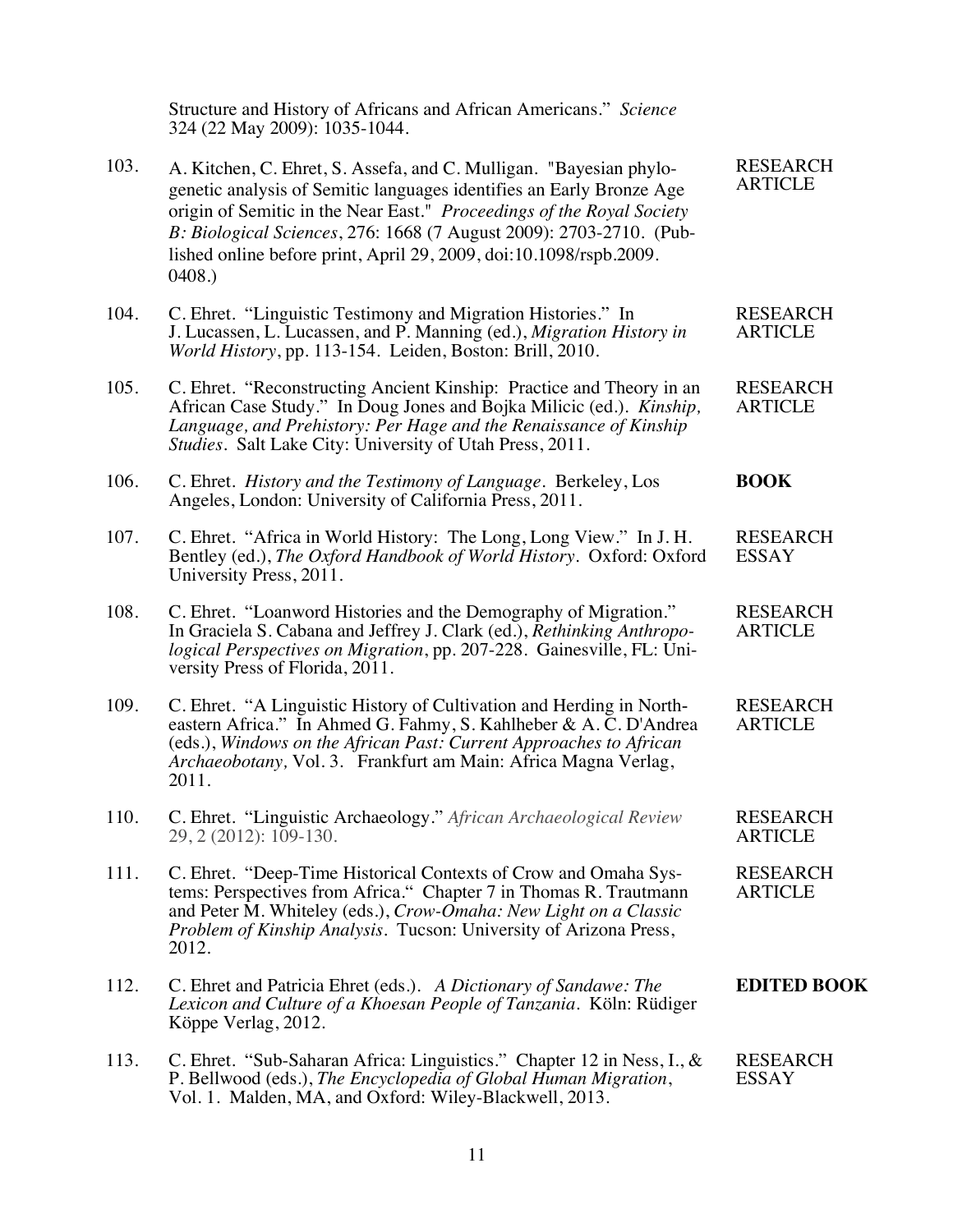| 114. | C. Ehret. "The Extinct Khoesan Languages of East Africa." In Rainer<br>Vossen (ed.), The Khoesan Languages, pp. 465-497. London, New<br>York: Routledge, 2013.                                                                                                                                                                                                                                                                     | <b>RESEARCH</b><br><b>ARTICLE</b>                                      |
|------|------------------------------------------------------------------------------------------------------------------------------------------------------------------------------------------------------------------------------------------------------------------------------------------------------------------------------------------------------------------------------------------------------------------------------------|------------------------------------------------------------------------|
| 115. | C. Ehret. "Linguistic Evidence and the Origins of Food Production in<br>Africa: Where Are We Now?" In Chris J. Stevens, Sam Nixon, Mary<br>Anne Murray and Dorian Fuller (eds.), Archaeology of African Plant<br>Use, pp. 233-242. Walnut Creek, CA: Left Coast Press, 2014.                                                                                                                                                       | <b>RESEARCH</b><br><b>ARTICLE</b>                                      |
| 116. | C. Ehret. "Africa in World History before ca. 1440." In Emmanuel K.<br>Akyeampong, Robert H. Bates, Nathan Nunn, and James A. Robinson<br>(eds.), Africa's Development in Historical Perspective, pp. 33-55.<br>Cambridge: Cambridge University Press, 2014.                                                                                                                                                                       | <b>CHAPTER IN</b><br><b>EDITED BOOK</b>                                |
| 117. | C. Ehret. "A Guide to Cognate Discovery in Nilo-Saharan." In Jörg<br>Adelberger and Rudolf Leger (eds.), Language, History and<br>Reconstructions, Frankfurter Afrikanistische Blätter 18 (2014): 9-93.                                                                                                                                                                                                                            | <b>MONOGRAPHIC</b><br><b>RESEARCH</b><br><b>ARTICLE</b>                |
| 118. | C. Ehret. "Early humans: tools, language, culture." Chapter 14 in The<br>Cambridge World History, vol. 1, David Christian (ed.), Introducing<br>World History (to 10,000 BCE), pp. 339-361. Cambridge: Cambridge<br>University Press, 2015.                                                                                                                                                                                        | <b>CHAPTER IN</b><br><b>EDITED BOOK</b>                                |
| 119. | C. Ehret. "Africa from 48,000 to 9500 BCE." Chapter 15 in The<br>Cambridge World History, vol. 1, David Christian (ed.), Introducing<br>World History (to 10,000 BCE), pp. 362-393. Cambridge: Cambridge<br>University Press, 2015.                                                                                                                                                                                                | <b>CHAPTER IN</b><br><b>EDITED BOOK</b>                                |
| 120. | C. Ehret. "Agricultural origins: what linguistic evidence reveals."<br>Chapter 3 in The Cambridge World History, vol. 2, Graeme Barker and<br>Candice Goucher (eds.), A World with Agriculture, pp. 55-92.<br>Cambridge: Cambridge University Press, 2015.                                                                                                                                                                         | <b>CHAPTER IN</b><br><b>EDITED BOOK</b>                                |
| 121. | C. Ehret. "Bantu history: big advance, although with a chronological<br>contradiction." Commentary on Rebecca Grollemund, Simon<br>Branford, Koen Bostoen, Andrew Meade, Chris Venditti and Mark<br>Pagel, "Bantu expansion shows that habitat alters the route and pace of<br>human dispersals," Proceedings of the National Academy of Sciences,<br>vol. 112, no. 43, 13296–13301, doi: 10.1073/pnas201517381 91q7ch-1<br>[2016] | <b>SOLICITED</b><br><b>COMMENTARY</b><br>ON RESEARCH<br><b>ARTICLE</b> |
| 122. | C. Ehret. The Civilizations of Africa, 2nd edition. Charlottesville, VA:<br>University of Virginia Press, 2016.                                                                                                                                                                                                                                                                                                                    | <b>BOOK</b>                                                            |
| 123. | C. Ehret. "Historical Linguistics." In Hilary Callan (ed.), The<br>International Encyclopedia of Anthropology. Oxford: Wiley-<br>Blackwell, 2018.                                                                                                                                                                                                                                                                                  | <b>ENCYCLOPEDIA</b><br><b>ARTICLE</b>                                  |
| 124. | C. Ehret. "Berber Peoples in the Sahara and North Africa: Linguistic<br>Historical Proposals." In Maria Gatto, David Mattingly, Nick Ray, and<br>Martin Sterry (eds.), Burial, Migration and Identity in the Ancient<br>Sahara and Beyond, chapter 15, pp. 464-494. Cambridge University<br>Press, 2019.                                                                                                                           | <b>RESEARCH</b><br><b>ARTICLE</b>                                      |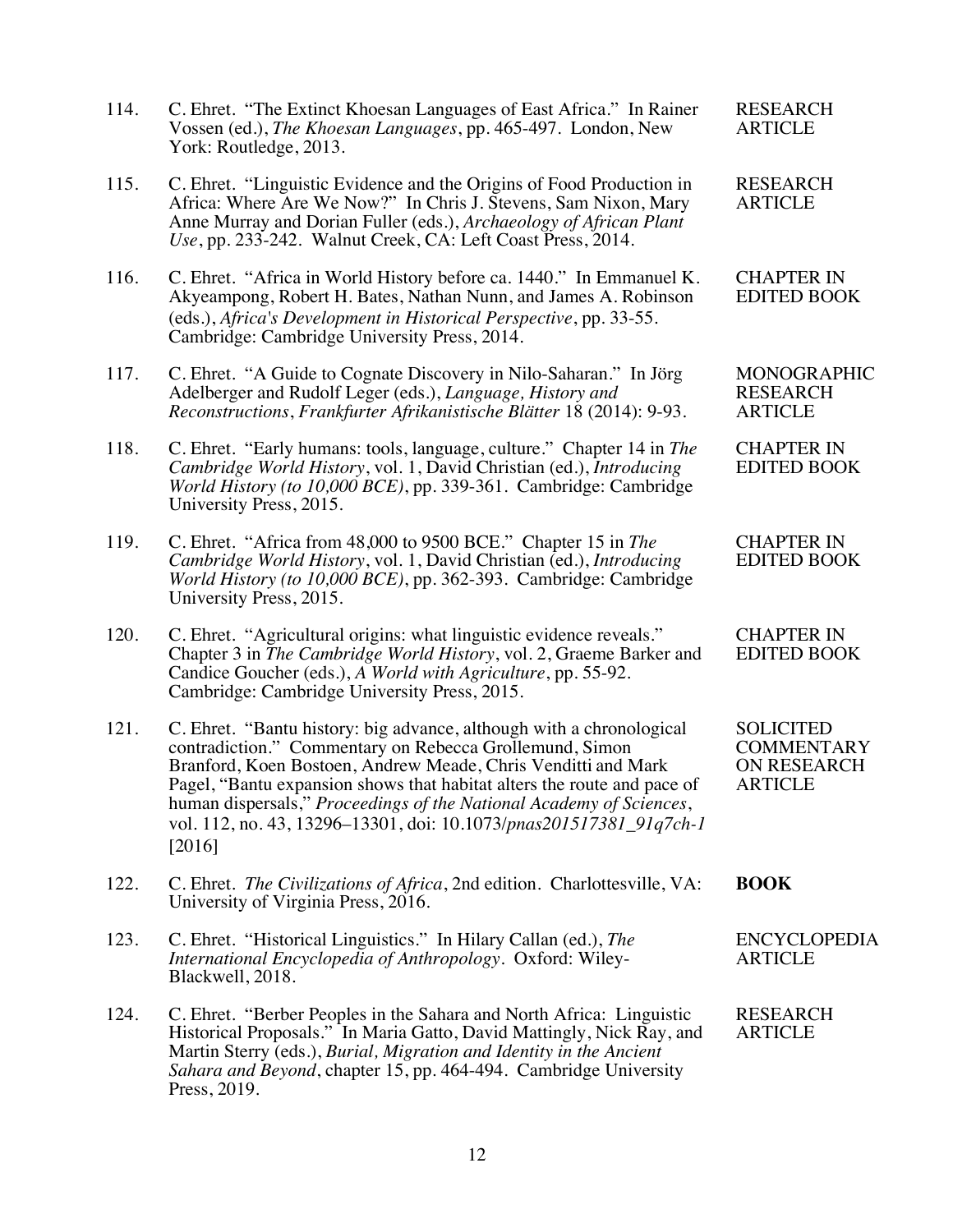- 125. C. Ehret. "Validating the Nilo-Saharan Phonological Reconstruction: The Testimony of Loanword Seriation." In Rainer Vossen and Christa König (eds.), *Patterns of Linguistic Convergence in Africa*, pp. 9-38. *Frankfurter Afrikanistische Blätter*, Nummer 27/28 (2015/2016). Köln: Rüdiger Köppe Verlag, 2020. RESEARCH ARTICLE
- 126. Shomarka O. Y. Keita and Christopher Ehret. "Language, Culture, History and Genes: The Case of 'Afro-Asiatic' Speakers in Cameroon." *Ankh: Revue d'Egyptologie et des Civilisations Africaines* 30-31 (2021, 2022): 201-209.

## **A.2. Published Works: Research Lectures**

- 1. C. Ehret. "The Settlement of Southern Africa: The Linguistic Evidence." In Noel Garson (ed.), *Southern African History: New Perspectives*, pp. 1-2. Johannesburg: University of the Witwatersrand, Senate Special Lectures, 1981. RESEARCH LECTURE
- 2. C. Ehret. "Ethiopians and East-Africans: Linguistic Evidence for African History, The Horn of Africa in Early World Agricultural History." *Bulletin*, nos. 15 and 16 (December 1998): 1-19. Addis Ababa: Institute of Ethiopian Studies, Addis Ababa University. (abridged and paraphrased by Assefa Zeru). RESEARCH LECTURE

## **A.3. Published Works: Educational Article**

 1. C. Ehret. "Languages as Historical Archives: Implications for Agriculture and Development." *UN Chronicle* XL, no. 4 (December 2003-February 2004): 68-70.

## **B. Consulting**

 1. Primary advisor (one of three), August 2014 to February 2017, for PBS six-part series, Great Civilizations of Africa, produced and directed by Henry Louis Gates, Jr.

RESEARCH

ARTICLE

13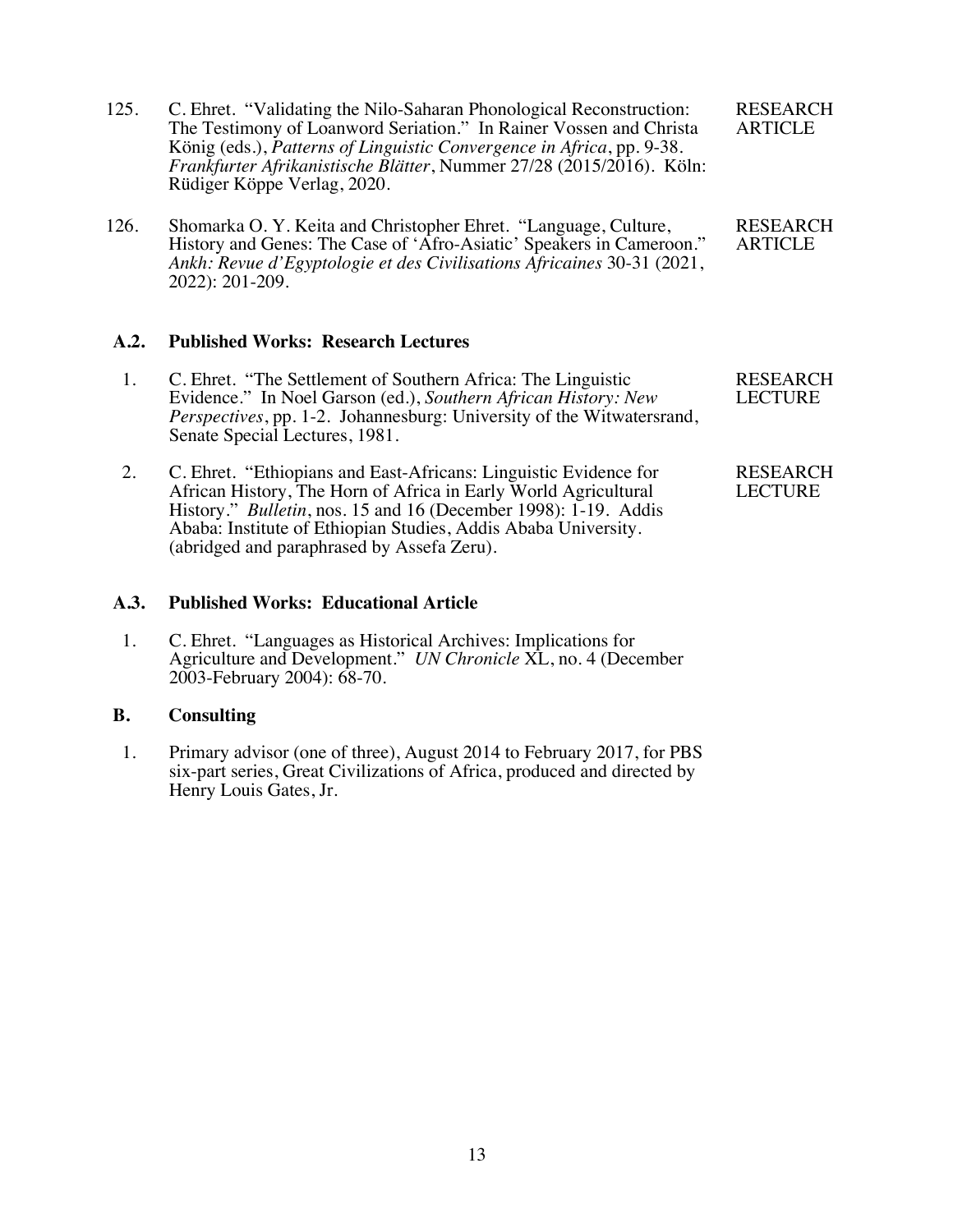# **Christopher Ehret**

# **Conference presentations and invited papers and lectures**

- 1. Paper, "Linguistics as a Tool for Historians," Annual Meeting of Kenya Historical Society, Nairobi, August 1967
- 2. Invited lectures, "Southern Nilotic History" and "Linguistic Evidence and African History," Makerere University College, University of East African, Kampala, April 1967
- 3. Featured participant, Wenner-Gren Research Conference on Bantu Origins, University of Chicage, Center for Continuing Education, March 1968 (Bibliography item A2 was one of six articles around which the conference was structured)
- 4. Invited lecture, "Early Southern Cushitic Contacts with Bantu, A Turning Point in East African History," Boston University African History Seminar, April 1968
- 5. Paper, "Aspects of Social and Economic Change in the Kavirondo-Elgon Region, c. 500- 1500 A.D., " African Studies Association Annual Meeting, Montreal, October 1969
- 6. Paper, "Language Evidence and Religious History," Conference on the History of African Religions, University of Dar es Salaam, Dar es Salaam, June 1970
- 7. Invited lecture, "Aspects of the Southern Cushitic Role in Highland Kenya History," Social Science Seminar, University of Nairobi, July 1970.
- 8. Paper, "The Nineteenth-Century Roots of Economic Imperialism in Kenya," American Historical Association, New Orleans, December 1972
- 9. Organizer and chair, Colloquium on Linguistic Evidence and African History, African Studies Center, University of California at Los Angeles, October 1973
- 10. Paper, "Some Trends in the Precolonial Religious History of Kenya and Tanzania," University of Nairobi/University of California at Los Angeles Conference on the African Religious History, Limuru, Kenya, June 1974
- 11. Invited lecture, "Linguistic Evidence for the Spread of Iron-Working in Central, Southern, and Eastern Africa, 500 B.C. to 500 A.D.," Columbia University, September 1974
- 12. Paper, "The Origins and Diffusions of the Market Institution in East Africa," African Studies Association Annual Meeting, San Francisco, October 1975
- 13. Invited participant, Social Science Research Council Workshop on Cultural Transformation in Africa, May 1976
- 14. Invited paper, "The Invention of Highland Planting Agriculture in Eastern Africa: Social Repercussions of an Economic Transformation," Symposium, on the Cultivator and the State in Pre-Colonial Africa, University of Illinois, May 1977
- 15. Invited to present paper, projected title "The Historical Background of Age Organization of Society in Southern Ethiopia," at Conference on the Socio-Political Institutions of the Peo-<br>ples of Ethiopia, June 1977; but conferenced was postponed and not rescheduled
- 16. Invited participant, Conference on Ethiopian Origins, School of Oriental and African Stud- ies, University of London, June 1977
- 17. Invited chair of panel and presenter of paper, "The Expansion of the Khoikhoi in Southern Africa: Linguistic Inferences and Archaeological Correlations," CHACMOOL 1977, Uni- versity of Calgary, November 1977
- 18. Invited discussant of papers for panel, "History in Non-Centralized African Societies," American Historical Association, Dallas, December 1977<br>19. Invited paper, "Transformations in the Vocabulary of Culture as a Guide to Cultural Trans-
- formations," Social Science Research Council Conference on Cultural Transformations in Africa, Belmont Woods Conference Center, Maryland, January 1978
- 20. Featured paper, "On the Antiquity of Agriculture in Ethiopia," Fifth International Congress of Ethiopian Studies, University of Chicago, April 1978
- 21. Paper, "Linguistic Evidence for Shona History: Some First Steps in the Analysis," Confer- ence on the Iron-Using, Bantu-Speaking Populations of Southern Africa, University of Lei- den, September 1978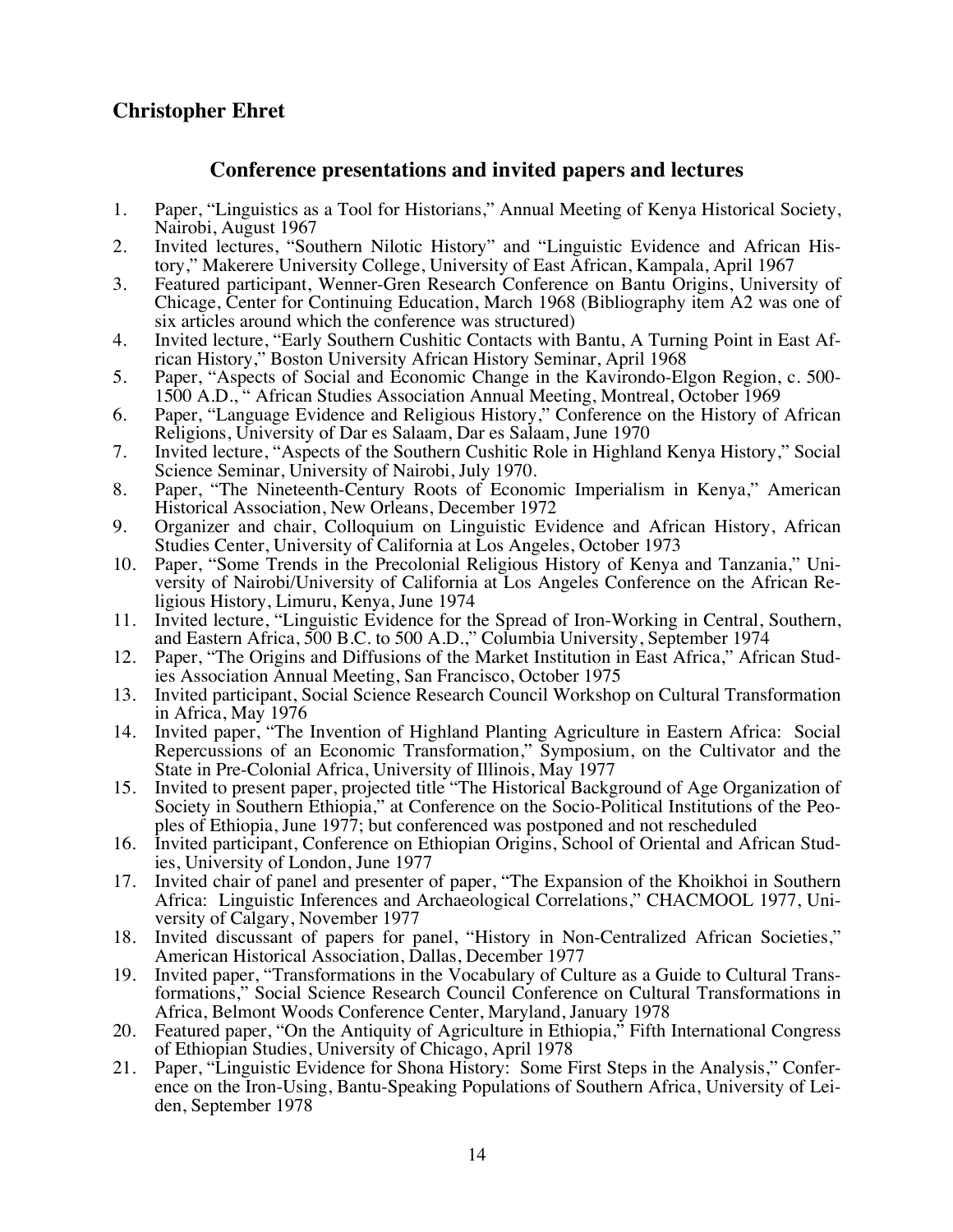- 22. Invited lecture, "History along the Tana River," African Studies Center lecture series, Indiana University, October 1978
- 23. Chair, panel on African Religious History, African Studies Association Annual Meeting, Baltimore, November 1978
- 24. Paper, "The Contribution of Linguistics to Afroasiatic History," North American Conference of Afroasiatic Linguistics, St. Louis, Missouri, April 1979
- 25. Co-chair and organizer (with Merrick Posnanky), Conference on Linguistics and Archaeology in African History, African Studies Center, University of California at Los Angeles, June 1979
- 26. Invited Lecture, "Early Somali and Cushitic History," College of Education, Afgoye, Somalia, July 1979
- 27. Chair, panel on African Traditions of Origin, American Historical Association, Pacific Coast Branch Annual Meeting, Honolulu, August 1979
- 28. Invited lecture, "Using Linguistic Evidence in African History," Claremont Colleges, Claremont, California, October 1979
- 29. Chair, panel on Linguistic and History in Africa, and presenter of paper, "The Taita Cushites," African Studies Association Annual Meeting, Los Angeles, November 1979
- 30. Invited lecture, "Linguistic Evidence and African History," Stanford University, April 1980
- 31. Invited paper, "The Demographic Implication of Linguistic Change and Language Shift," Second Conference on African Historical Demography, University of Edinburgh, April 1980
- 32. Paper, "The Classification of Kuliak," First Nilo-Saharan Studies Conference, University of Leiden, September 1980
- 33. Invited paper, "Population Movement and Culture Contact in the Southern Sudan, c. 3000 B.C. to A.D. 1000: A Preliminary Linguistic Overview," Conference on Southern Sudan History: Late Stone Age and Iron Age Food-Producing Societies, School of Oriental and African Studies, University of London, December 1980
- 34. Invited paper, "Precolonial Societies of South Africa: Some Historical Observations," Biannual Conference of the South African Historical Society, Durban, South Africa, June/July 1981
- 35. Invited lecture, "The Uses of Linguistic Evidence in Southern African History," University of Natal, Durban, June 1981
- 36. Public lecture, "What Linguistics Can Tell Us about Early Southern African History," University of the Witwatersrand, Johannesburg, July 1981
- 37. Chair, panel on Language and History in Africa, Pacific Coast branch, American Historical Association Annual Meeting, Honolulu, 1981
- 38. Paper, "Nilotic and the Limits of Eastern Sudanic," First International Colloquium on the Nilotes, Institut für Afrikanistik, Universität zu Köln, January 1982
- 39. Invited lecture, "Classifying an Extinct Unwritten Language," Seminar für Afrikanische Sprachen und Kulturen, University of Hamburg, January 1982
- 40. Invited lecture, "The Historical Origins of the Peoples of Tanzania," University of Dar es Salaam, Dar es Salaam, June 1982
- 41. Invited lecture, "Preliminary Findins of the Project to Reconstruct Early Somali History from Linguistic Evidence," The Somali Academy, Mogadishu, Somalis, August 1982
- 42. Chair of panel, "Precolonial African History," African Studies Association Annual Meet- ing, Washington, D.C., November 1982
- 43. Paper, "Nilo-Saharan Reconstruction," Second Nilo-Saharan Studies Conference, Coleraine, Northern Ireland, July 1983 (presented in absentia)
- 44. Paper (with Mohamed Nuuh Ali), "Soomaali Classification," Second International Conference of Somali Studies, Hamburg, August 1983
- 45. Invited lecture, "Origins of Agriculture in Africa," New University of Ulster, Coleraine, Northern Ireland, May 1984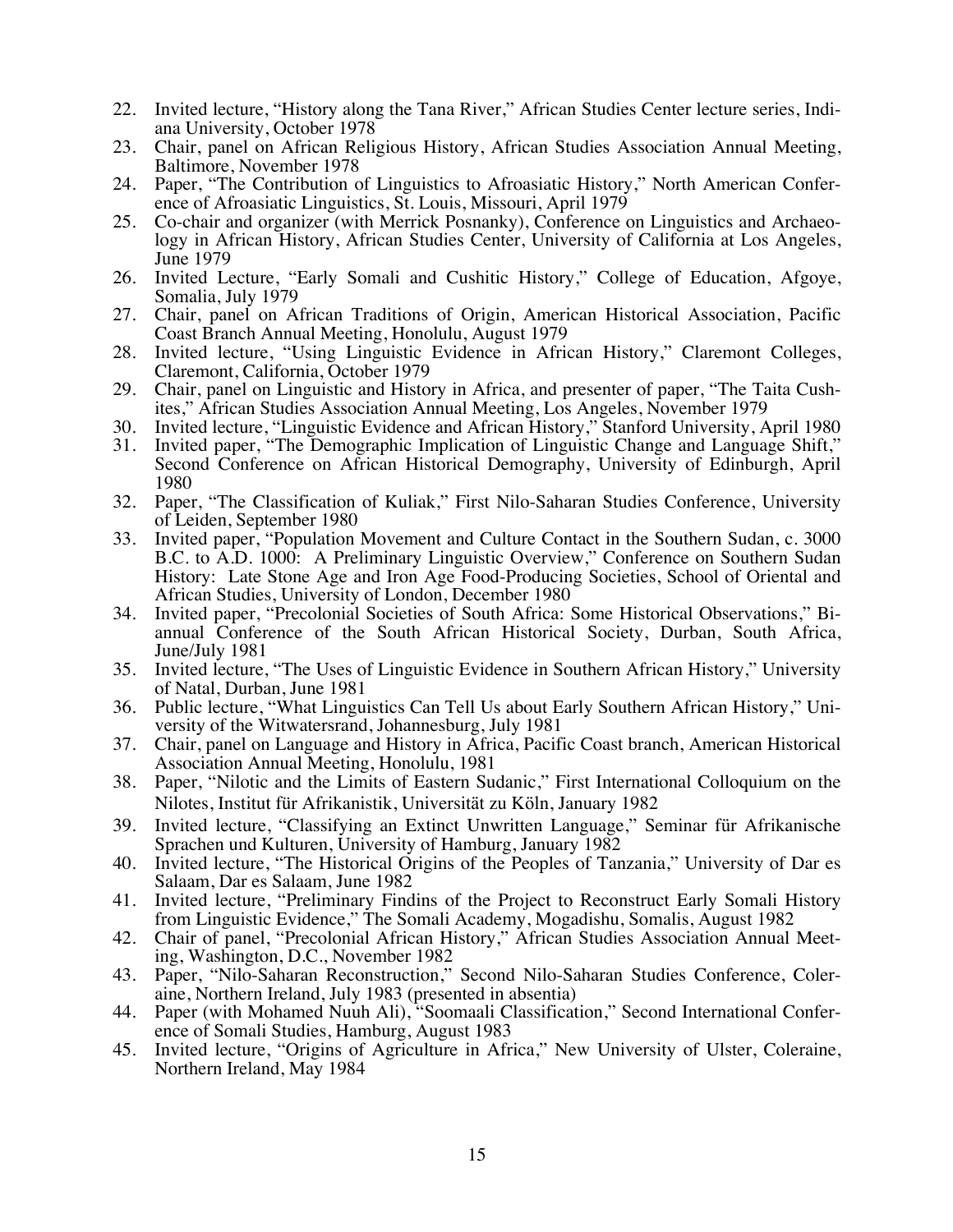- 46. Paper in plenary session, "Language Evidence for Social Transformation in the Early History of the Horn," Eighth International Conference of Ethiopian Studies, Addis Ababa, November 1984
- 47. Paper, "Proposal on Khoisan Reconstruction," Conference on Hunter-Gatherers in Eastern and Southern Africa, Institut für Afrikanistik, Universität zu Köln, January 1985
- 48. Paper, "Early Western Equatorial African History," African Studies Association Annual Meeting, New Orleans, November 1985
- 49. Paper, "Cushitic Reconstruction," First International Colloquium on Cushitic and Omotic Linguistics, Universität zu Köln, January 1986
- 50. Paper, "The Subgrouping of the Nilo-Saharan Language Family," Third International Con- ference of Nilo-Saharan Studies, Kisumu, Kenya, August 1986 (delivered in absentia)
- 51. Paper, "Nilo-Saharans and the Saharo-Sudanese Neolithic Tradition," World Archaeologi- cal Congress, Southampton, U.K., September 1986
- 52. Paper, "Language Evidence and Historical Demography in Africa," Deuxième congrès international de demographie historique, Paris, June 1987
- 53. Member, panel on Developing a Data Base for Comparative Niger-Congo, Nineteenth African Linguistics Conference, Boston, April 1988
- 54. Commentator, Colloquium on the History of African Agricultural Technology and Field Systems, Oxford University, June 1988
- 55. Paper, "The Neolithic of Central East Africa: What Does the Linguistic Evidence Really Expect from the Archaeology?": conference, African Protohistory: Multidisciplinary Perspectives, University of Illinois, April 1989
- 56. Commentator, panel on Historical Reconstruction from Linguistic Evidence, Twentieth African Linguistics Conference, University of Illinois, April 1989
- 57. Paper, "The Subclassification of the Nilo-Saharan Language Family," Fourth International Conference on Nilo-Saharan Studies, Bayreuth, August/September 1989 (revised version of paper for Third Conference, noted above)
- 58. Paper, "Nilo-Saharans and the Saharo-Sudanese Neolithic," American Anthropological Association, New York, November 1989 (delivered in absentia)
- 59. Paper, "Proto-Afroasiatic Phonological Reconstruction," North American Conference of Afroasiatic Linguistics, Atlanta, March 1990
- 60. Invited lectures, "Origins of African Agriculture" and "Bantu Expansion," University of Bergen, Bergen, Norway, May 1991
- 61. Invited paper, "Language Divergence and Language Shift: Implications for Archaeological Correlation," Conference on Archaeology and Linguistics: Understanding Ancient Australia, Northern Territory University, Darwin, Australia, July 1991 (in absentia)
- 62. Chair, panel on East African History, Pacific Coast branch, American Historical Association Annual Meeting, Salt Lake City, 1991
- 63. Paper, "The African Great Lakes Region in the Early Iron Age," African Studies Association Annual Meeting, St. Louis, November 1991
- 64. Paper, "The Establishment and Spread of Iron-Working in East, Central, and Southern Africa," Eleventh Biennial Meeting of the Society of Africanist Archaeologists, Los Angeles, March 1992
- 65. Paper, "Does Kongo Fit in Nilo-Saharan?", Fifth International Conference of Nilo-Saharan Studies, Nice, August 1992
- 66. Paper, "The Consonant Inventory of proto-Eastern Cushitic," Third International Colloquium of Cushitic and Omotic Languages, Berlin, March 1994
- 67. Papers, "Reconstructing proto-Afroasiatic" and "Historical Comparative Reconstruction of Nilo-Saharan," Twenty-fifth Annual African Linguistics Conference, Rutgers University, New Brunswick, New Jersey, March 1994
- 68. Invited lecture, "How We Use Language Evidence in African History," University of Virginia, March 1994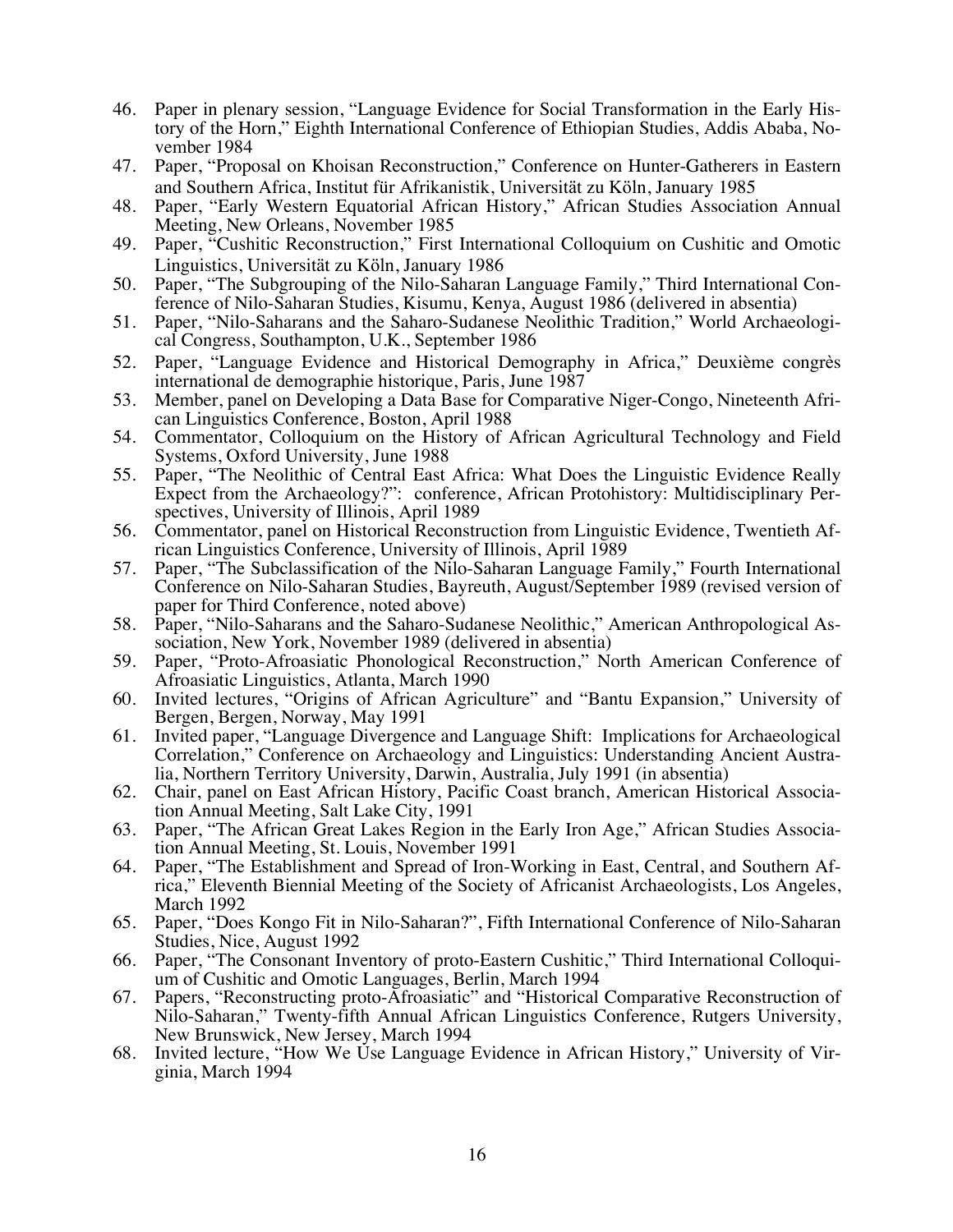- 69. Paper, "Bantu Subclassification: Its Historical Implications," Conference on the Development of Agriculture in Eastern, Central, and Southern Africa, Newnham College, Cambridge University, July 1994
- 70. Commentator, panel: Early History of Eastern Africa," African Studies Association Annual Meeting, Toronto, November 1994
- 71. Lecture, "Issues in Nilo-Saharan Reconstruction," Sixth International Conference of Nilo-Saharan Studies, University of California at Los Angeles, March 1995
- 72. Paper, "Who Were the Rock Painters: Linguistic Evidence for the Holocene Populations of the Sahara," NEWS 95 International Rock Art Congress, Torino, August/September 1995
- 73. Chair and organizer, panel: Restoring Hunting and Gathering Peoples to African History, African Studies Association Annual Meeting, Orlando, November 1995
- 74. Paper, "The Yaakuan Peoples: A Historical Overview," American Anthropological Association, Washington, D.C., November 1995
- 75. Invited paper, "The African Roots of Egyptian Language and Culture," IXme Semaine des Etudes Africaines, Centre d'Estudis Africans, Barcelona, March 1996
- 76. Chair, Conference, Gender and Difference in Africa, Institute for the Study of Gender in Africa, James S. Coleman African Studies Center, UCLA; gave the welcoming address and led the closing session with a presentation on the accomplishments of the conference; March 1996.
- 77. Presentation, "Remarks on Specialized Lexicons and Bantu Classification," Round Table on Bantu Historical Linguistics, Lyon, May/June 1996
- 78. Paper, "Subclassifying Bantu: The Evidence of Stem Morpheme Innovation," Round Table on Bantu Historical Linguistics, Lyon, May/June 1996
- 79. Invited lecture, "Reconstructing East African History from Linguistic Evidence," Maseno University College, Maseno, Kenya, July 1996
- 80. Paper, "The Lessons of Deep-Time Historical-Comparative Reconstruction in Afroasiatic," North American Conference of Afroasiatic Linguistics, Miami, March 1997
- 81. Paper, "Deep-Time Language Families and the Spread of Homo Sapiens," American Anthropological Association, Washington, D.C., November 1997
- 82. Public lecture, "The African Roots of Egyptian History and Culture," Texas Southern University, Houston, January 1998
- 83. Invited lecture, "Africa in World History before the Atlantic Age," Rice University, Houston, January 1998
- 84. Seminar, "Exploring African History with Language Evidence," Rice University, January 1998
- 85. Invited lecture, "How Language Evidence Helps us in Reconstructing the History of the Horn," University of Addis Ababa, March 1998
- 86. Invited lecture, "How Language Evidence Helps us in Reconstructing the History of the Horn," University of Addis Ababa, March 1998
- 87. Public lecture, "The Horn of Africa in Early World Agricultural History," Institute of Ethiopian Studies, University of Addis Ababa, Addis Ababa, April 1998 (extended abstract published as "Lecture 1—Ethiopians and East Africans: Linguistic Evidence for African History, The Horn of Africa in Early World Agricultural History," *Bulletin*, Institute of Ethiopian Studies, issue nos. 15 and 16, December 1998, pp. 1-17)
- 88. Invited paper, "Nostratic—or proto-Human"?, International Nostratic Conference, The McDonald Institute of Archaeological Research, Cambridge University, July 1998
- 89. Paper, "The Phonological Reconstruction of proto-Khoisan and its Significance for Eastern African Ethnohistory," Eighth Conference on Hunting and Gathering Societies, Osaka, October 1998
- 90. Invited paper, "Testing the Expectations of Glottochronology against the Correlations of Language and Archaeology in Africa," Conference, Time Depth in Historical Linguistics, The McDonald Institute of Archaeological Research, Cambridge University, August 1999
- 91. Paper, "The Afrasan (Afroasiatic) Language Family Began in Africa, and Other True Tales," American Anthropological Association, Annual Meeting, Chicago, November 1999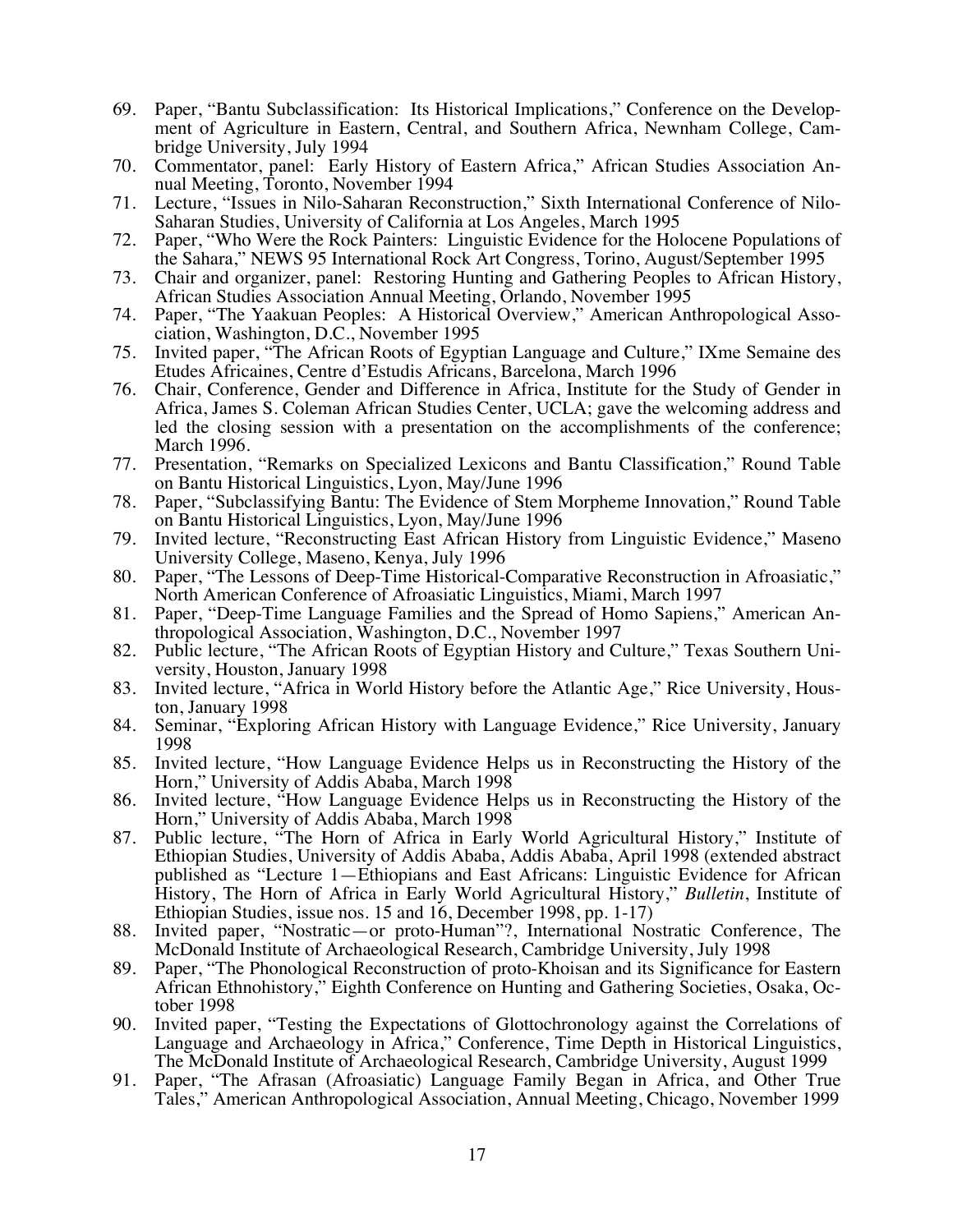- 92. Paper, "Afroasiatic Historical Comparative Reconstruction in the 1990s," North American Conference of Afroasiatic Linguistics, Portland, February 2000
- 93. Invited lecture, "Africa in World History before the Atlantic Age," School of Oriental and African Studies, London, May 2000
- 94. Invited lecture, "Recovering Early Culture History in the Middle Nile Basin," Institute of Social Anthropology, Oxford University, Oxford, May 2000
- 95. Invited plenary session paper/lecture, "How Linguistics Helps History Go Global," World History Association, annual meeting, Boston, June 2000
- 96. Paper, "Linguistic Maps and Archaeological Maps," Society of Africanist Archaeologists, Biennial Meeting, Cambridge, England, July 2000
- 97. Invited lecture, "How Historians Use Linguistic Documents in Recovering the Early History of the Eastern Horn," Boston, Somali Community Center, September 2000
- 98. Invited lecture, "Africa in World History before the Atlantic Age," Boston University, September 2000
- 99. Invited lecture, "Africa in World History before the Atlantic Age," Wellesley College, September 2000
- 100. Interview, Wellesley College TV station, topic: Using linguistic evidence in writing history, Wellesley College, September 2000
- 101. Paper, "Subclassifying Bantu by Phonological Innovations," Annual Conference of African Linguistics, University of California, Berkeley, March 2001
- 102. Invited lecture, "Afroasiatic as an African Language Family," Institut für Afrikanische Sprachwissenschaften, Goethe Universität Frankfurt, Frankfurt, Germany, May 2001
- 103. Paper, "Seriating Rub Language History," International Conference of Historical Linguistics, Melbourne, August 2001
- 104. Invited Paper, "Language Family Expansions: Broadening our Understanding of Cause from an African Perspective," Conference, Language and Agricultural Dispersals, McDonald Institute of Archaeological Research, Cambridge, August 2001
- 105. Invited lecture, "Africa in World History before the Atlantic Age," Department of History, State University of New York, Geneseo, April 2002
- 106. Paper for Invited Symposium, "The African Origins of the Afrasian (Afroasiatic) Language Family: Implications for Human Genetic History in North and Northeastern Africa," 71st Annual Meeting of the American Association of Physical Anthropologists, Buffalo, April 2002
- 107. Invited paper, "Applying the Comparative Method in Deep-Time Historical Linguistic Reconstruction," Conference, Global Perspectives on Human language: Scientific Studies in Honor of Joseph H. Greenberg, Stanford University, April 2002
- 108. Invited participant and presenter, topic: *Draft Etymological Dictionary of South Khoisan*, Workshop on Khoisan Languages, Santa Fe Institute, August 2002
- 109. Invited paper, "Linguistic Stratigraphies and Linguistic Reconstruction of Culture History: What We Can Learn from African Examples," ARCHLING II conference, Australian Institute for Aboriginal and Torres Strait Islanders Studies, October 2002
- 110. Invited lecture, "How Language Families Expand (with Implications for Australia)," University of Western Australia, Perth, October 2002
- 111. Chair, panel, The *Asili* Cooperative Research Project: African Scholarly Integrated Language Inquiry, African Studies Association Annual Meeting, Washington, D.C., December 2002
- 112. Invited participant and presenter, topic: "Progress in Khoisan Reconstruction," Workshop on Language Databases, Santa Fe Institute, January 2003
- 113. Invited lecture, "The Global Significance of Early African History," Harvard University, April 2003
- 114. Paper, "Phonological History and the Seriation of Loanword Histories in Nilo-Saharan," 4th World Congress of African Linguistics, Rutgers, June 2003
- 115. Paper, "Seriating Holocene Language History in Northeastern Africa," Symposium, Archaeology of Earliest Northeastern Africa, Poznan, July 2003 (presented in absentia for me by Dr. S. O. Y. Keita)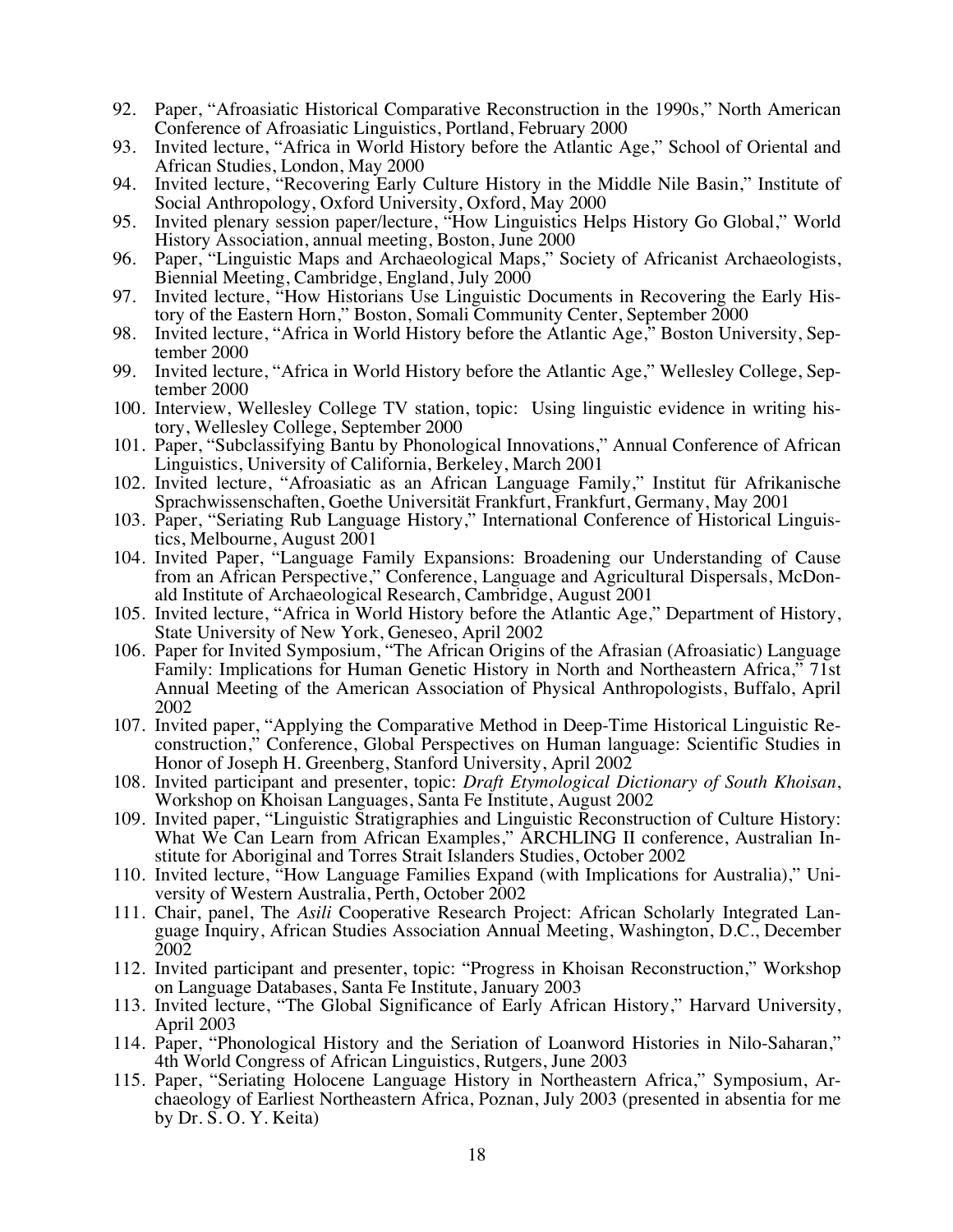- 116. Paper, "Separating Innovations from Shared Retentions in Language Classification," 17th International Congress of Linguists, Prague, July 2003 (prepared, but unable to deliver because of illness)
- 117. Invited paper, "The Implications of African Language Family Histories for Human History," Workshop of Prehistorical Chronology, Santa Fe Institute, March 2004
- 118. Invited presentation, "Population History and the Early Dispersals of the African Language Families," African Genome Project, Cairo, March 2004
- 119. Paper, "Language History in Northeastern Africa: The Afroasiatic Language Family," Society of Africanist Archaeologists, Bergen, June 2004
- 120. Paper, "Implications of African Language Family Histories for Human History," Society of Africanist Archaeologists, Bergen, June 2004
- 121. Commentator, two-session panel, "Migrations, Dispersals and Identities in African Archaeology: The Interplay between Genetics, Linguistics, Paleoenvironments and People," Society of Africanist Archaeologists, Bergen, June 2004
- 122. Paper, "Revisiting the Historical Comparative Reconstructions of Afrasan (Afroasiatic): New Evidence, New Arguments," Seventh International Semito-Hamitic Congress, Berlin, September 2004
- 123. Paper, "Broadening and Deepening our Knowledge of African History," 16th Annual Cheikh Anta Diop International Conference, Philadelphia, October 2004
- 124. Organizer, symposium of five panels, "Language as Historical Memory," Annual Meeting, African Studies Association, New Orleans, November 2004
- 125. Paper, "A Chronology of Yoruba Divergence and Settlement: A First Investigation of the Linguistic Record" (C. Ehret, Akin Ogundiran, and Babatunde Agbaje-Williams), Annual Meeting, African Studies Association, New Orleans, November 2004
- 126. Invited paper, "Lexical Reconstruction and Ancient Kinship in Africa," Royal Anthropo- logical Institute, workshop on Early Human Kinship, Gregynog Hall, University of Wales, Wales, March 2005
- 127. Invited plenary session paper, "An African Middle Age?", 80th Annual Meeting, The Medieval Academy of America, Miami Beach, March 31-April 2, 2005
- 128. Paper, "Khoisan Languages and Late Stone Age Archaeology," 12th Congress of the Pan African Association for Archaeology and Related Studies, Gaborone, July 2005
- 129. Invited paper, "Linguistic Testimonies and Migration Histories," Global Migrations Workshop, NIAS, Wassenaar, Netherlands, December 2005
- 130. Invited keynote address, "History, Culture, and the Testimony of Language," Afrikanistentag, München, Germany, February 2006
- 131. Invited lecture, *"16000 Years of African History: What it Means to World History and How it Relates Today*," Ventura County World Affairs Council, California State University, Channel Islands, March 2006
- 132. Paper, "Africa in Early World History," University of California World History Meeting, University of California at Riverside, May 2006
- 133. Invited Paper, "Loanword Histories and the Demography of Migration," Migration Work- shop, Arizona State University, October 2006
- 134. Invited paper, "Khoe and Khoekhoe History," Workshop on Khoekhoe Archaeology and History, Paarl, South Africa, November 2006 (presented *in absentia* by Bernd Heine)
- 135. Paper, "The Makua and the Indian Ocean: The Evidence of Linguistics," Annual Meeting, African Studies Association, San Francisco, November 2006
- 136. Invited paper, "Reconstructing Ancient Kinship Systems," memorial session honoring Per Hage, Annual Meeting, American Anthropological Association, San Jose, California, Nov- ember 2006
- 137. Invited lecture, "The Population History of Kenya," Kennesaw State University, Georgia, January/February 2007
- 138. Paper, "Proposals on Niger-Kordofanian Pronoun History," XVIIIth International Confer- ence of Historical Linguistics, Montreal, August 2007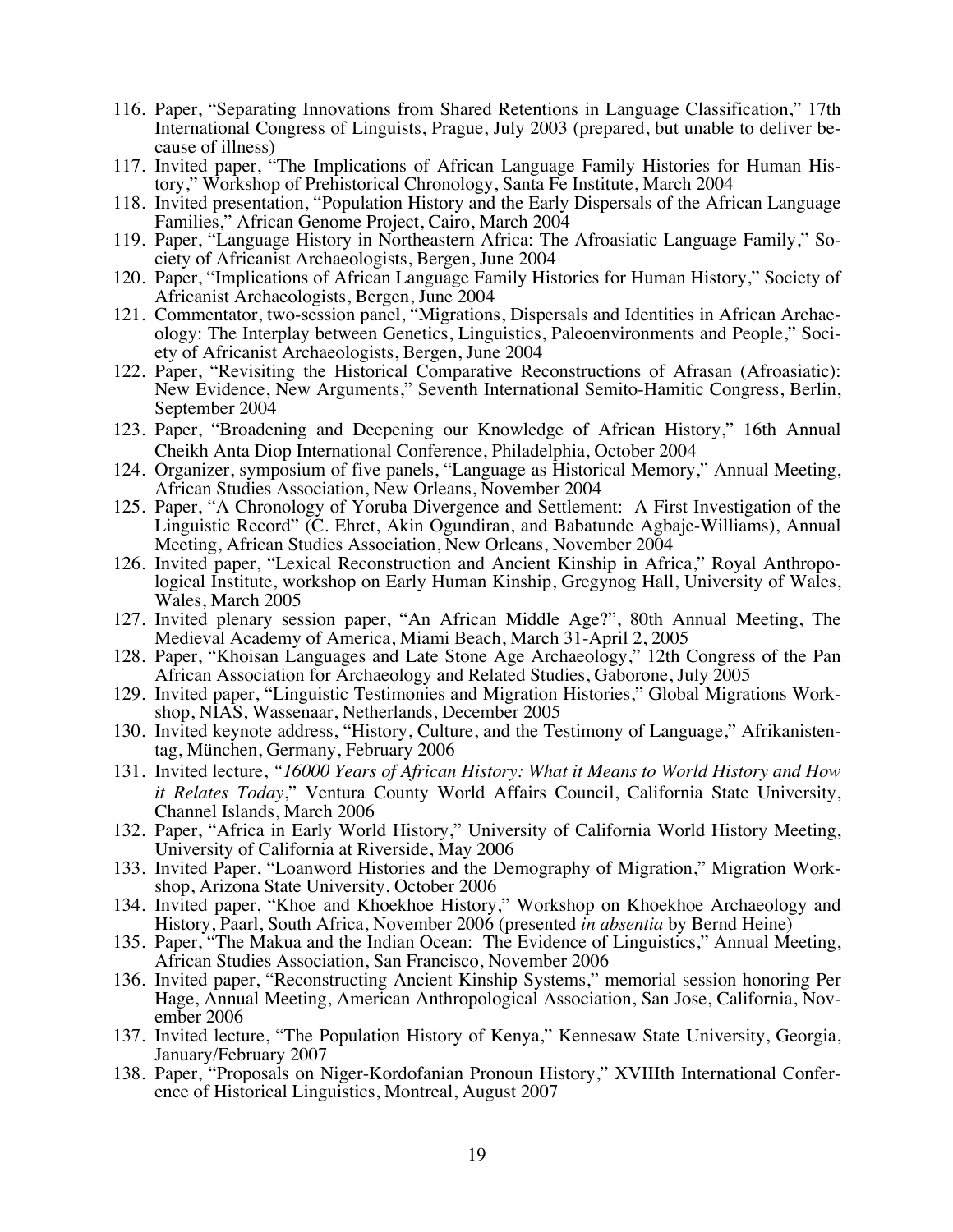- 139. Paper, "Testing the Validity of the Nilo-Saharan Phonological Reconstruction: The Testimony of Loanword Seriation," Paris, Tenth Nilo-Saharan Linguistics Colloquium, August 2007
- 140. Invited seminar, "Khoe and Khoe History," Origins Centre and Department of Archaeology, University of Witwatersrand, Johannesburg, October 2007
- 141. Public lecture, "Africa in Human History," Origins Centre, Johannesburg, October 2007
- 142. Invited presentation, "Africa in Human History," University of Namibia, October 2007
- 143. Seminar, "Khoe and Khoekhoe History," Department of Archaeology, University of Cape Town, November 2007
- 144. Invited lecture, "The Missing Link: Correlating Archaeology, Genetics, and Linguistics," McDonald Institute for Archaeological Research, Cambridge, May 2008
- 145. Invited paper, "The Interpretation of Reconstructed Kin Lexicons," New Directions in Historical Linguistics, European Science Foundation workshop, l'Université Lumière Lyon 2, Lyon, May 2008
- 146. Invited lecture, "Applying the Comparative Method in Afroasiatic," Goethe Universität Frankfurt, Frankfurt am Main, June 2008
- 147. Invited seminar, "Africa in World History," Department of History, University of Utrecht, Utrecht, June 2008
- 148. Invited presentation, "The Afroasiatic Language Communities of Africa," teaching seminar on North African history, for secondary and middle school teachers, International Institute, University of California at Los Angeles, July 2008
- 149. Invited lecture, "The Social History of Agricultural Invention," Tufts University, World History Seminar, December 2008
- 150. Paper, "A Linguistic History of Cultivation and Herding in Northeastern Africa," 6th Inter- national Workshop on African Archaeobotany, Cairo, June 2009
- 151. Paper, "The Intricacies of Kinship Inference: Reconstructing Nilo-Saharan Kinship His- tory," XIXth International Conference on Historical Linguistics, Nijmegen, August 2009
- 152. Invited paper, "Deep-Time Historical Contexts of Crow and Omaha Systems: Perspectives from Nilo-Saharan," Transformative Kinship: Engaging the Crow-Omaha Transition, Amerind Foundation, Dragoon, Arizona, February-March 2010
- 153. Invited paper, "The Global Parity of African History," International Conference on Understanding Africa Poverty over the Longue Durée, Accra, July 2010
- 154. Paper, "What We All Need to Know about Linguistics," 13th Congress, Panafrican Archaeological Association, and 20th biannual meeting, Society of Africanist Archaeologists, Dakar, November 2010
- 155. Paper with Akin Ogundiran, "Archaeological and Linguistic Overviews of Yoruba History," 13th Congress, Panafrican Arcaheological Association, and 20th biannual meeting, Society of Africanist Archaeologists, Dakar, November 2010
- 156. Chair and commentator, panel, Bold Mamas and Audacious Entrepreneurs: The Importance of Understanding Early African Gender Dynamics in the Study of the African Diaspora, annual meeting, African Studies Association, San Francisco, November 2010
- 157. Invited lecture, "Language Evidence and Archaeological Agendas," University of Bristol, December 2010
- 158. Invited paper, "Maps upon Maps," Thinking Across the African Past: Archaeological, Linguistic and Genetic Research on Precolonial African History, Rice University, March 2011
- 159. Commentator, panel, "Revisiting the Linguistic Archive for African History," African Studies Association Annual Meeting, Washington, D.C., November 2011
- 160. Invited plenary address, "Linguistics and Genetics: A Dialogue with Special Reference to Africa," international conference, The Genetics of the Peoples of Africa and the Transatlantic African Diaspora, University of North Carolina, March 2012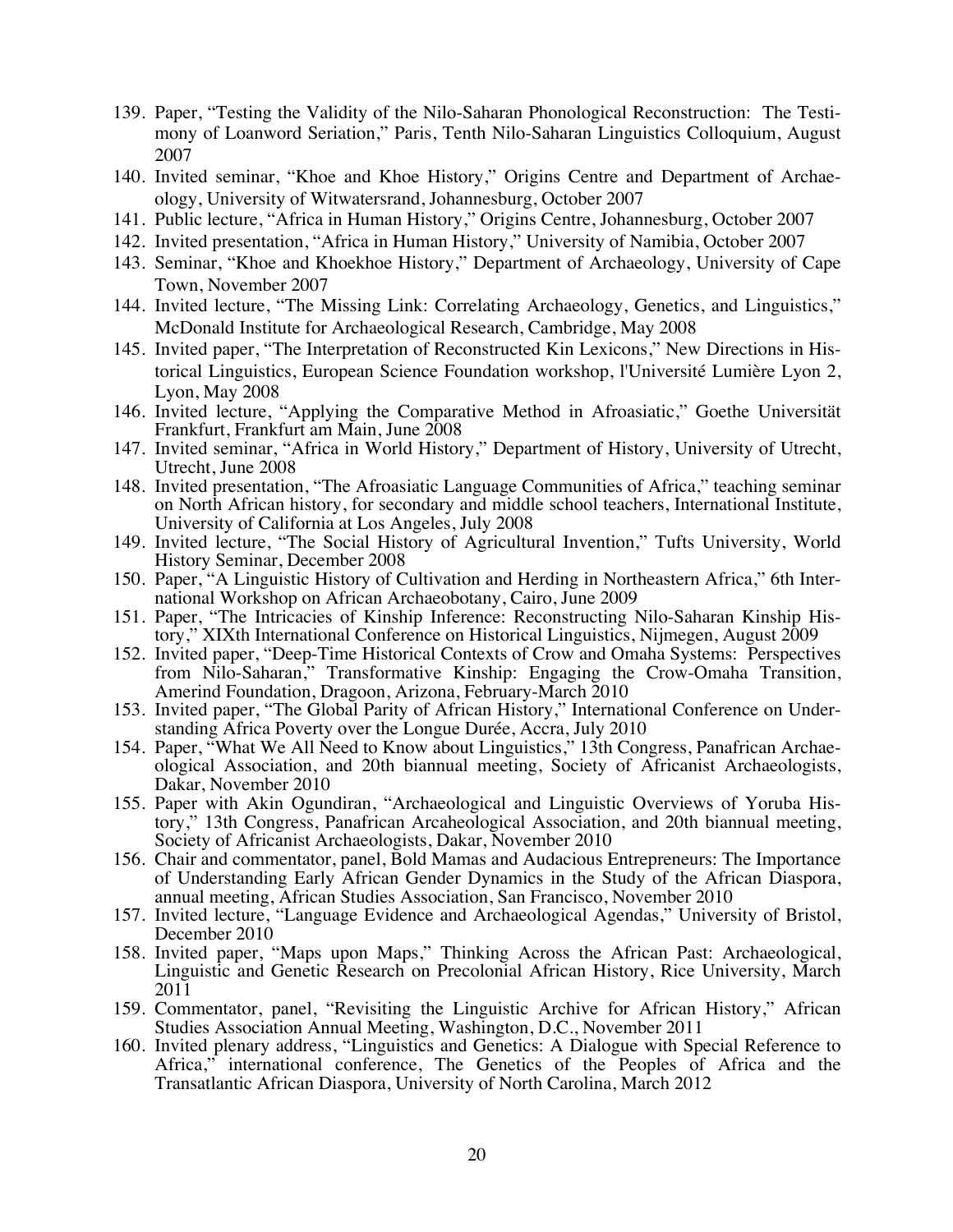- 161. Invited paper, "Matrilineal Descent and the Gendering of Authority: What Does African History Have to Tell Us?" International conference, Rethinking Africa's Transcontinental Continuities in Pre- and Proto-History, University of Leiden, April 2012
- 162. Paper, "Bananas in Africa: Reassessing the Evidence from a Linguistic Perspective," Seventh International Workgroup for African Archaeobotany, Vienna, July 2012
- 163. Invited lecture, "How Bananas Got to Africa," UCLA, African Studies Lecture Series, March 2013
- 164. Invited lecture, "Relationships of Ancient African Languages," Symposium, "Behaviorally Modern Humans: The Origin of Us," Center for Academic Research and Training in Anthropogeny (CARTA), May 2013, University of California, San Diego, and the Salk Institute for Biological Studies, La Jolla, California
- 165. Invited participant, European Science Foundation Exploratory Workshop on the project of an Etymological Dictionary of the Arabic Language, June 2013, University of Oslo, Oslo, Norway
- 166. Paper, "Early Ancient Egypt as Outlier of the Middle Nile Culture Area: Language and its Testimony," African Studies Annual Meeting, November 2013, Baltimore
- 167. Public lecture, "Our Language, Our History," American Association of University Women, April 2014, Camarillo, CA
- 168. Invited paper, "Estimating Divergence Dates and Expansion Histories in the Northern Sahara and Maghreb," Conference on Saharan Trade and Saharan Burials, University of Leicester, April 29-May 2, 2014
- 169. Paper, "Dating the Prehistory of the Afroasiatic Language Family," 14th Congress of the Panafrican Archaeological Association for Prehistory and Related Studies, Johannesburg, July 2014
- 170. Chair, panel, The Bantu World in World History, 57th Annual Meeting, African Studies Association, Indianapolis, November 2014
- 171. Invited lecture, "Ancient Egypt and the Peoples of the Middle Nile: Uncovering the Cultural and Political Foundations of Old Kingdom Egypt," Connecticut College, October 2015
- 172. Invited presenter, topic: "The Roots of Ancient Egypt in the Horn of Africa and Red Sea Regions," 40th annual meeting, National Council for Black Studies, University of North Carolina, Charlotte, March 2016
- 173. Invited presenter, topic: "African Firsts," 40th annual meeting, National Council for Black Studies, University of North Carolina, Charlotte, March 2016 [incorrect title is given in the conference program: "Ancient Egypt: Uncovering the Cultural and Political Foundations"]
- 174. Invited presenter, topic: "Loanword Phonologies and Linguistic Reconstruction," Special Workshop on Areal Features and Linguistic Reconstruction, Annual Conference of African Linguistics, University of California, Berkeley, March 2016
- 175. Co-taught Osher course at Dartmouth College; topic: human origins and ancient African history; April and May, 2016
- 176. Paper, "Bananas in Africa: A Linguistic History," symposium on early agriculture in Africa, Society of Africanist Archaeologists, biennial meeting, Toulouse, June, 2016.
- 177. Chair of panel, New Research from the Niger-Benue Confluence and Yoruba Regions, Nigeria, Annual Meeting, African Studies Association, Washington, DC, December 2016
- 178. Invited participant, Great Civilizations of Africa Forum, hosted by WHYY, Philadelphia, February 2017
- 179. Paper, "Ancient Africa in Global Perspective: Technology, Cosmology, Innovation," World History Association, 26th Annual Meeting, Boston, June, 2017
- 180. Invited paper, "Cultural Diffusion: Crops and Their Names," Séminaire ANR Globafrica, Université de Pau et Pays de l'Adour, Pau, France, October 2017
- 181. Invited conmentator, conference: Christian Africa/Medieval Africa, 300-1600 CE, Harvard University, November 2017
- 182. Paper, "Persistent Gatherer-Hunters: The Dahalo of Kenya over the Long Durée," Annual Meeting, African Studies Association, Chicago, November 2017